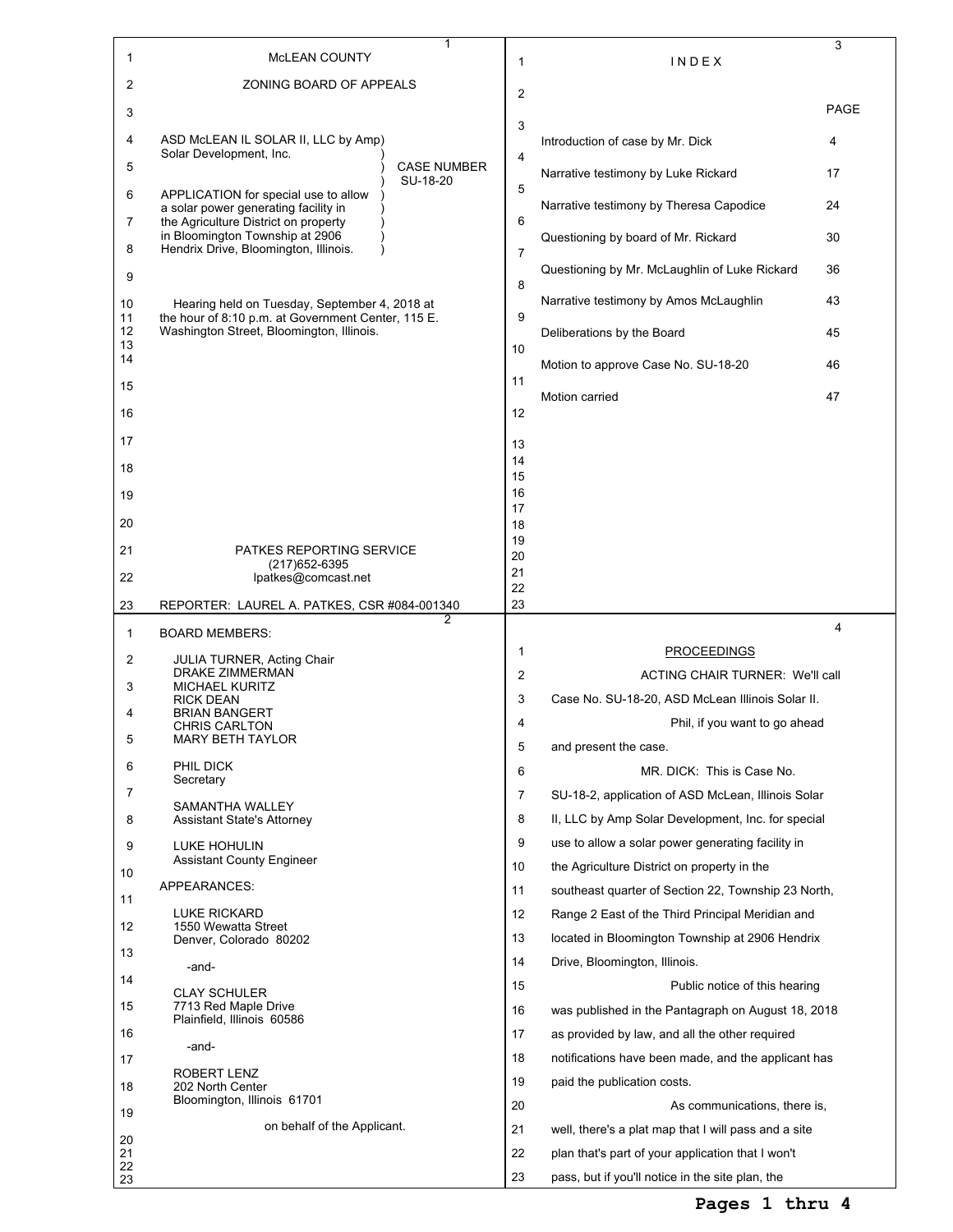|    | 5                                                    |                | $\overline{7}$                                       |
|----|------------------------------------------------------|----------------|------------------------------------------------------|
| 1  | solar arrays have been moved to the south about      | 1              | land use to the north are single family residents.   |
| 2  | 150 feet, and there are now trees planted in here    | $\overline{2}$ | To the south, there are residences across I-74 to    |
| 3  | that I will reference in my staff report.            | 3              | the south. To the east is crop production. To the    |
| 4  | The Soil and Water                                   | 4              | west are single family residences.                   |
| 5  | Conservation District LESA report which I will pass  | 5              | The land evaluation and site                         |
| 6  | I delivered in the case, and this is a re-filing of  | 6              | assessment, or LESA, has been completed on the       |
| 7  | the case that was heard last month but the site plan | 7              | property. The soil score is 83 out of a hundred.     |
| 8  | is significantly different, and it was withdrawn.    | 8              | The site score is 112 out of 200 giving it a total   |
| 9  | It did not go to the County Board, and that's why    | 9              | score of 195 out of 300. 219 points and below means  |
| 10 | they were able to submit a new application by the    | 10             | that the property is of low value for ag land        |
| 11 | deadline, and it was published then accordingly.     | 11             | protection, so this has a relatively low LESA score. |
| 12 | This is a communication from                         | 12             | The seven standards of the                           |
| 13 | the Illinois Department of Natural Resources which I | 13             | ordinance are as follows:                            |
| 14 | will pass. They have a communication from the        | 14             | The proposed special use will                        |
| 15 | health department that they've signed off on and a   | 15             | not be detrimental to or endanger the health,        |
| 16 | zoning map indicating that this property is in the   | 16             | safety, morals, comfort or welfare of the public.    |
| 17 | Agriculture District which I will also pass.         | 17             | This standard is met.                                |
| 18 | If you look at the aerial                            | 18             | The applicant proposes to                            |
| 19 | photo here, this is the zoning map showing that this | 19             | establish a 2-megawatt solar power generating        |
| 20 | property is in the Agriculture District. If you can  | 20             | facility on this property which will meet all the    |
| 21 | see it, it's right along the north side of I-74      | 21             | county setback requirements and use standards for a  |
| 22 | outlined in red, and this is a blow-up of the        | 22             | solar power generating facility.                     |
| 23 | property, and there are three residences to the      | 23             | The application indicates that                       |
|    |                                                      |                |                                                      |
|    | 6                                                    |                | 8                                                    |
| 1  | north and then another one to the right which is     | 1              | this facility will contain rows of photovoltaic cell |
| 2  | also a residential property and then I-74 to the     | 2              | panels mounted on posts set in the ground. These     |
| 3  | south.                                               | 3              | rows of panels are referred to as solar arrays. Amp  |
| 4  | This is the public road facing                       | 4              | Solar Development will mount the solar arrays on a   |
| 5  | the south, and this is the public road facing the    | 5              | tracking system which will allow them to follow the  |
| 6  | north, and this is the north edge of the property.   | 6              | sun throughout the day. The solar arrays will be     |
| 7  | The corn is on the subject property. The fence is    | 7              | designed with anti-reflective coating. The           |
| 8  | on the property to the north.                        | 8              | applicant indicates the solar arrays will be a       |
| 9  | And this is the corn that is                         | 9              | maximum of 15 feet in height.                        |
| 10 | toward the north edge of the property where the      | 10             | The proposed solar panels will                       |
| 11 | solar arrays would be to the east of this, all of    | 11             | be located 189 feet from the north property line and |
| 12 | this area.                                           | 12             | staggered coniferous and deciduous trees will be     |
| 13 | And there you can see I-74 to                        | 13             | planted along the north property line to provide a   |
| 14 | the left there which is south of the property, and   | 14             | screen for nearby residences. Coniferous trees will  |
| 15 | the solar arrays would be in this area. They         | 15             | be a minimum of eight feet in height at planting.    |
| 16 | earlier weren't going to be this far south, but in   | 16             | Deciduous trees will be a minimum of 12 feet in      |
| 17 | this site plan, now they are.                        | 17             | height at planting.                                  |
| 18 | And this is the corn planted                         | 18             | The applicant submitted an                           |
| 19 | to the north of that open area.                      | 19             | EcoCAT communication from the Illinois Department of |
| 20 | And this is the aerial photo.                        | 20             | Natural Resources which indicates that there is no   |
| 21 | The property is surrounded by                        | 21             | record of State-listed threatened or endangered      |
| 22 | land in the Agriculture District. These residences   | 22             | species, Illinois Natural Area Inventory sites,      |

Г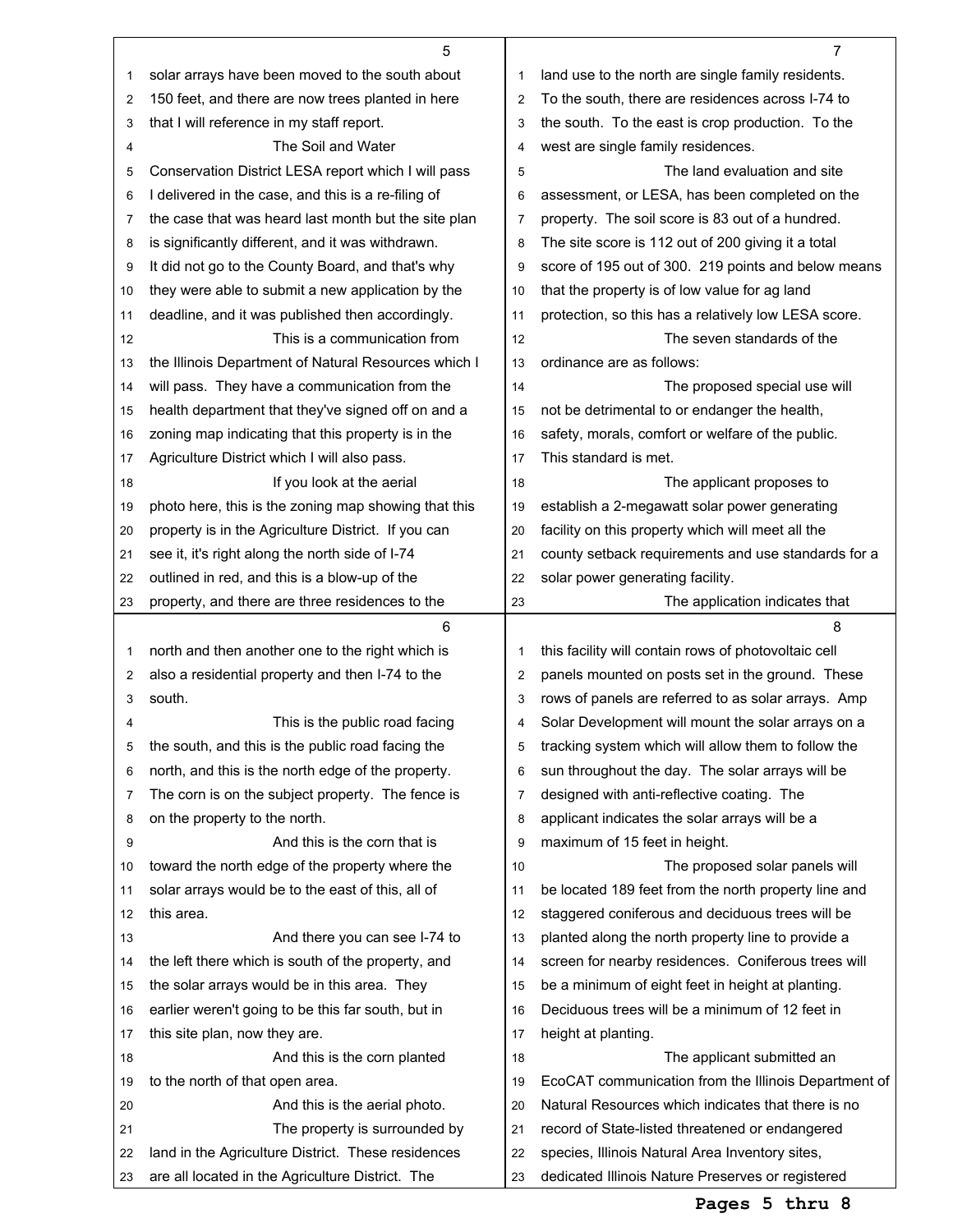|    | 9                                                    |                | 11                                                   |
|----|------------------------------------------------------|----------------|------------------------------------------------------|
| 1  | Land and Water Reserves in the vicinity of the       | 1              | nearby land in crop production will continue to be   |
| 2  | project location and that the consultation is        | 2              | desirable for such use.                              |
| 3  | terminated.                                          | 3              | d. Adequate utilities, access                        |
| 4  | A decommissioning plan that                          | 4              | roads, drainage and/or other necessary facilities    |
| 5  | includes an Agricultural Impact Mitigation           | 5              | have been or will be provided, and this standard is  |
| 6  | Agreement, or AIMA, with the Illinois Department of  | 6              | met.                                                 |
| 7  | Agriculture and financial assurance acceptable to    | $\overline{7}$ | The property has approximately                       |
| 8  | the County need to be provided.                      | 8              | 500 feet of frontage on the east side of Hendrix     |
| 9  | The application indicates that                       | 9              | Drive. The Bloomington Township Fire District will   |
| 10 | the parent company will provide a contact person to  | 10             | provide fire protection for the subject property.    |
| 11 | be kept on file with the Department of Building and  | 11             | Pre-development drainage patterns will be retained   |
| 12 | Zoning for issues/complaints upon completion of the  | 12             | as much as possible. The applicant will provide      |
| 13 | facility.                                            | 13             | certified plans for storm water detention/retention  |
| 14 | The applicant has conducted a                        | 14             | before a permit is issued for the proposed solar     |
| 15 | search of the Illinois Historic Preservation         | 15             | power generating facility.                           |
| 16 | Agency's Architectural Resources Geographic          | 16             | The applicant will need to                           |
| 17 | Information System.                                  | 17             | have all field tile damaged in the construction      |
| 18 | b. The proposed special use                          | 18             | process repaired by a competent contractor with      |
| 19 | will not be injurious to the use and enjoyment of    | 19             | experience in such repair during the life of the     |
| 20 | other property in the vicinity for purposes already  | 20             | solar farm.                                          |
| 21 | permitted or substantially diminish property values  | 21             | The applicant has obtained a                         |
| 22 | in the area. This standard is met.                   | 22             | signoff from the County Health Department.           |
| 23 | The electrical transformers                          | 23             | e. Adequate measures have                            |
|    | 10                                                   |                | $12 \overline{ }$                                    |
| 1  | for the facility, the part of the facility that      | 1              | been or will be taken to provide ingress and egress  |
| 2  | creates a humming noise, will be located             | 2              | so designed as to minimize traffic congestion in the |
| 3  | approximately 900 feet from the nearest residence    | 3              | public streets, and this standard is met.            |
|    |                                                      |                |                                                      |
| 4  | and not likely heard by nearby residents. The        | 4              | It appears that safe site                            |
| 5  | proposed solar panels will be located 189 feet from  | 5              | distance can be provided at the proposed entrance.   |
| 6  | the north property line and staggered coniferous and | 6              | The application has been in communication with the   |
| 7  | deciduous trees will be planted along the north      | 7              | Bloomington Township Road Commissioner and will need |
| 8  | property line to provide a screen for nearby         | 8              | to obtain an entrance permit from him before a       |
| 9  | residences.                                          | 9              | construction permit will be issued for the proposed  |
| 10 | Nearby property and                                  | 10             | solar farm.                                          |
| 11 | residential use will continue to be desirable for    | 11             | f. The establishment,                                |
| 12 | such use, and nearby land and crop production will   | 12             | maintenance and operation of the special use will be |
| 13 | continue to be desirable for such use.               | 13             | in conformance with the intent of the district in    |
| 14 | Groundcover that includes                            | 14             | which it is located, and this standard is met.       |
| 15 | native species, encourages pollination, recommended  | 15             | The preamble states, "Provide"                       |
| 16 | by the McLean County Soil and Water Conservation     | 16             | for the location and govern the establishment and    |
| 17 | District, will need to be installed.                 | 17             | operation of land uses which are compatible with     |
| 18 | c. The proposed special use                          | 18             | agriculture and are such a nature that their         |
| 19 | will not impede the orderly development of the       | 19             | location away from residential, commercial and       |
| 20 | surrounding property for uses permitted in the       | 20             | industrial areas is most desirable."                 |
| 21 | district, and this standard is met.                  | 21             | g. The proposed special use                          |
| 22 | Nearby property in residential                       | 22             | in all other respects conforms to the applicable     |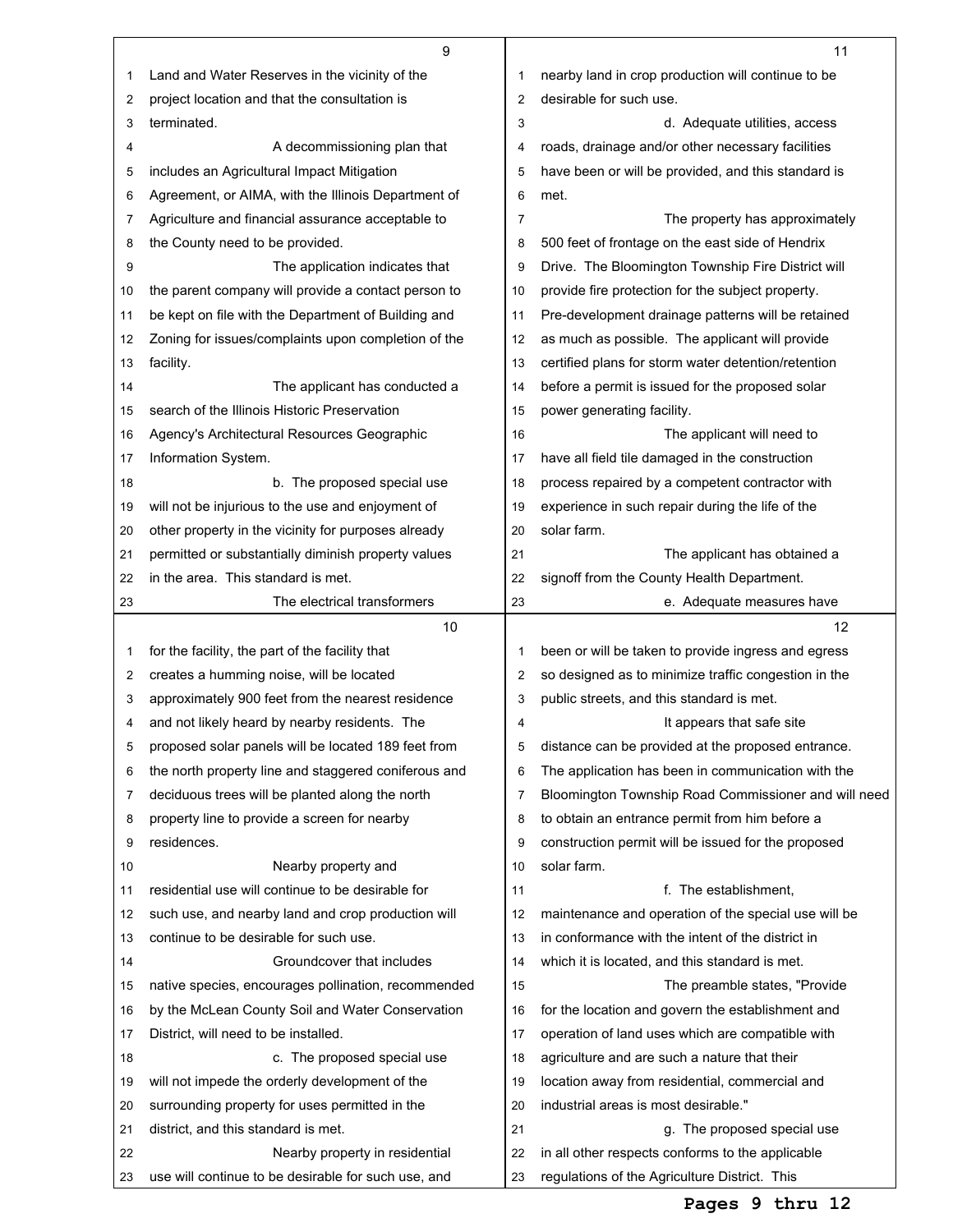|    | 13                                                   |                | 15                                                   |
|----|------------------------------------------------------|----------------|------------------------------------------------------|
| 1  | standard is met.                                     | 1              | 9) As a condition of                                 |
| 2  | In conclusion, staff                                 | $\overline{2}$ | receiving a permit from the County, the company must |
| 3  | recommends that the application meets all of the     | 3              | pay the cost of hiring an Illinois registered        |
| 4  | standards set forth in Article VIII, Section 350-56  | 4              | professional engineer to provide a certified         |
| 5  | provided compliance with the following stipulations: | 5              | estimate of decommissioning costs.                   |
| 6  | 1) An entrance permit shall                          | 6              | The company shall provide                            |
| 7  | be obtained from the Bloomington Township Road       | 7              | decommissioning security financing for the estimated |
| 8  | Commissioner before a construction permit is issued. | 8              | cost of decommissioning in the amount determined by  |
| 9  | 2) The applicant shall                               | 9              | the engineer or \$50,000, whichever is greater.      |
| 10 | provide certified plans for storm water              | 10             | Security financing must be in                        |
| 11 | detention/retention before a construction permit is  | 11             | the form of an irrevocable letter of credit or a     |
| 12 | issued.                                              | 12             | cash escrow unless the County Board, in its sole     |
| 13 | 3) The applicant shall                               | 13             | discretion, agrees to accept a performance bond.     |
| 14 | complete consultation with the Illinois Historic     | 14             | The decommissioning costs will                       |
| 15 | Preservation Agency before a construction permit is  | 15             | be reviewed and revised when needed, but estimate    |
| 16 | issued.                                              | 16             | review must occur at least every ten years.          |
| 17 | 4) The applicant shall have                          | 17             | We'll also have a condition in                       |
| 18 | all field tile damaged in the construction process   | 18             | here that requires that all infrastructure five feet |
| 19 | repaired by a competent contractor with experience   | 19             | below above the surface be removed as approved in    |
| 20 | in such repair during the life of the solar farm.    | 20             | the previous special use.                            |
| 21 | 5) The solar panels shall be                         | 21             | 10) The company must provide                         |
| 22 | installed with an anti-reflective coating.           | 22             | an Agricultural Impact Mitigation Agreement signed   |
| 23 | 6) Groundcover that                                  | 23             | by the company and the Illinois Department of        |
|    | 14                                                   |                | 16                                                   |
| 1  | encourages pollination that is recommended by the    | 1              | Agriculture prior to the issuance of a permit to     |
| 2  | McLean County Soil and Water Conservation District   | 2              | construct from the County and must certify that it   |
| 3  | needs to be installed.                               | 3              | will comply with all of the terms of the agreement.  |
| 4  | Standard coniferous and<br>7)                        | 4              | Nothing in the Agricultural Impact Mitigation        |
| 5  | deciduous trees shall be planted no more than 25     | 5              | Agreement will preclude the County from establishing |
| 6  | feet apart, on center, along the north property line | 6              | any standards that exceed those contained in the     |
| 7  | to provide a screen for nearby residences. The       | 7              | Agreement.                                           |
| 8  | coniferous trees shall be a minimum of eight feet in | 8              | 11) Development shall follow                         |
| 9  | height and will include a mixture of two to three    | 9              | the plans and documents submitted with the           |
| 10 | different species such as Norway Spruce, Douglas Fir | 10             | application and with zoning regulations including    |
| 11 | and Eastern White Pine.                              | 11             | Article VI standards for a solar power generating    |
| 12 | The deciduous trees will have                        | 12             | facility.                                            |
| 13 | a minimum height of 12 feet and will include a       | 13             | And that concludes my report.                        |
| 14 | mixture of two to three different species such as    | 14             | ACTING CHAIR TURNER: With that, I                    |
| 15 | Common Hackberry, Quaking Aspen, and Linden. All     | 15             | would like to swear you guys in if that's okay.      |
| 16 | tree species selected will be appropriate for USDA   | 16             | (Whereupon the witnesses were                        |
| 17 | hardiness Zone 5 and based on site specific criteria | 17             | sworn by Acting Chair Turner.)                       |
| 18 | for soil characteristics, moisture, sunlight and     | 18             | ACTING CHAIR TURNER: All right.                      |
| 19 | exposure.                                            | 19             | With that, will you state your names and addresses,  |
| 20 | 8) A contact person for the                          | 20             | please?                                              |
| 21 | applicant will need to be kept on file with the      | 21             | MR. LENZ: I'm Robert Lenz, an                        |
| 22 | Department of Building and Zoning for                | 22             | attorney in Bloomington at 202 North Center Street.  |
| 23 | issues/complaints upon completion of the facility.   | 23             | MR. RICKARD: I'm Luke Rickard with                   |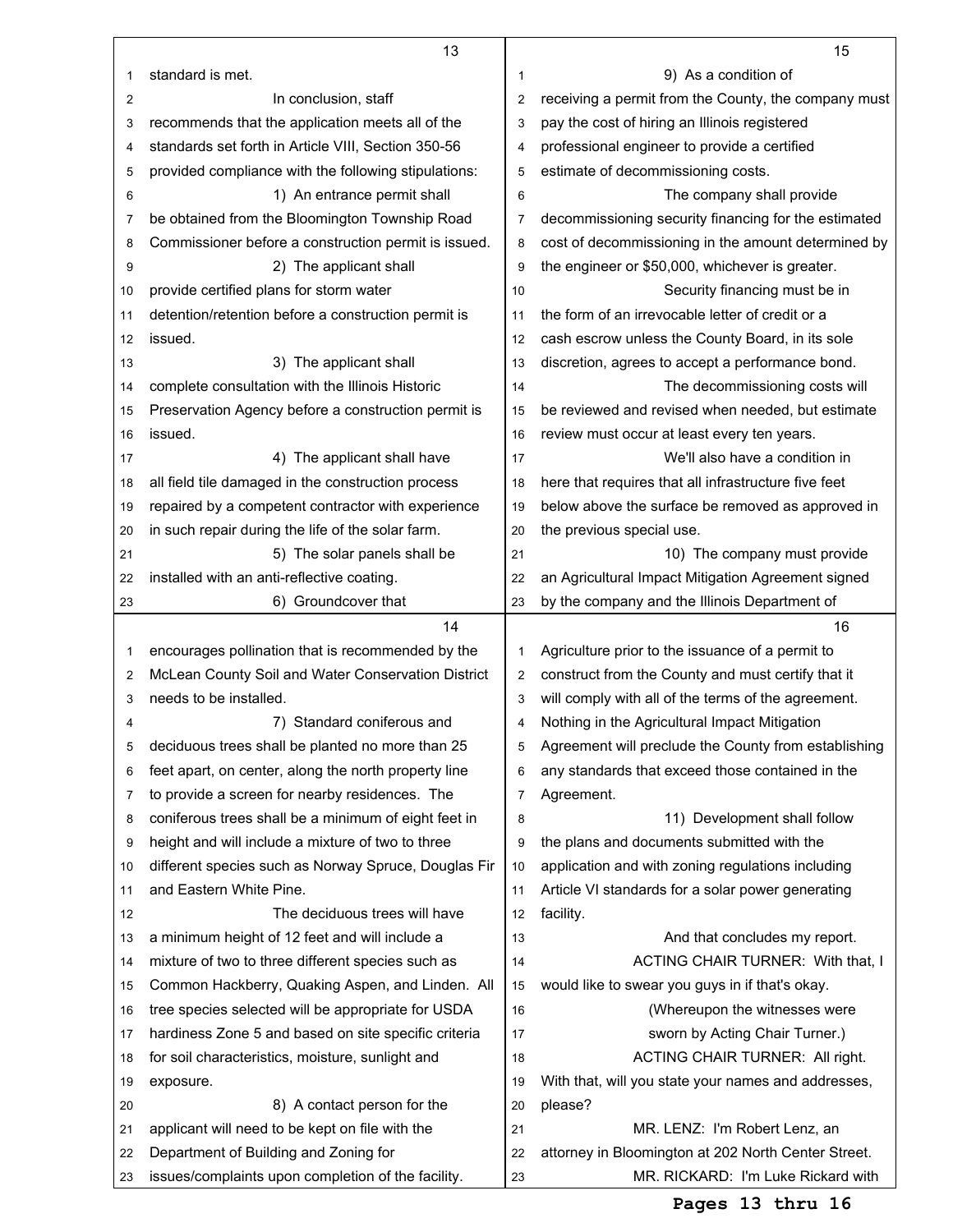|    | 17                                                   |                | 19                                                   |
|----|------------------------------------------------------|----------------|------------------------------------------------------|
| 1  | Amp Solar Development, 1550 Wewatta Street,          | 1              | line, more plantings, a different arrangement of the |
| 2  | W-e-w-a-t-t-a, Denver, Colorado.                     | $\overline{2}$ | development of the property, and contacted Luke.     |
| 3  | MR. SCHULER: I'm Clay Schuler with                   | 3              | We met the next day, made                            |
| 4  | MeritCorp Group, 7713 Red Maple Drive, Plainfield,   | $\overline{4}$ | arrangements to withdraw the application, and then   |
| 5  | Illinois 60586.                                      | 5              | scrambled to be able to file proper notice for the   |
| 6  | MRS. CAPODICE: I'm Theresa                           | 6              | plan that you have before you tonight.               |
| 7  | Capodice, 2827 Capodice Road, Bloomington, Illinois  | 7              | And since then, John and                             |
| 8  | 61704.                                               | 8              | Theresa both can testify about their recent contacts |
| 9  | MR. CAPODICE: John Capodice, 2827                    | 9              | with neighbors, and we think we're presenting a much |
| 10 | Capodice Road, Bloomington, Illinois 61704.          | 10             | better plan to you.                                  |
| 11 | ACTING CHAIR TURNER: All right.                      | 11             | And I want to give credit to                         |
| 12 | Would you guys like to present your case or present  | 12             | my clientsyou'd expect me to, but it's               |
| 13 | more than what Phil has at this point?               | 13             | particularly true in this caseboth John and          |
| 14 | MR. RICKARD: Yes.                                    | 14             | Theresa have done their best to be very responsive   |
| 15 | Could we pull up the                                 | 15             | to the concerns of this board and the concerns of    |
| 16 | presentation, please? I promise it will be a brief   | 16             | the neighbors, and they should be commended for      |
| 17 | presentation. I want us to get out of here before    | 17             | that.                                                |
| 18 | 1a.m.                                                | 18             | Thank you.                                           |
| 19 | ACTING CHAIR TURNER: Yes, so do I.                   | 19             | MR. RICKARD: Next slide, please.                     |
| 20 | NARRATIVE TESTIMONY                                  | 20             | So brief information on Amp,                         |
| 21 | BY LUKE RICKARD:                                     | 21             | not to belabor any points here, but, you know, we    |
| 22 | Okay. So I just wanted to                            | 22             | are a leading clean energy IPP. IPP stands for       |
| 23 | explain the reason behind withdrawing the previous   | 23             | independent power producer. The main significance    |
|    | 18                                                   |                | 20                                                   |
| 1  | application and resubmitting to get back in front of | 1              | of that is that as an IPP, we intend to hold all of  |
| 2  | you guys here.                                       | $\overline{2}$ | our projects on the books for the long term, and     |
| 3  | At the end of the last hearing                       | 3              | we're again not one of the developers who shuts us   |
| 4  | with the way that things were left, the County Board | 4              | into, you know, develop a project and then sell to a |
| 5  | was going to vote upon something that we had no      | 5              | different owner.                                     |
| 6  | intention of building after all the constructive     | 6              | We have offices around the                           |
| 7  | discussion that we had with rebutters and with the   | 7              | world in Japan, in India, in Canada, and across the  |
| 8  | board, and so the plan was sort of borne in          | 8              | northern United States as well.                      |
| 9  | reference to where we got with that.                 | 9              | So as an overview, we've, as I                       |
| 10 | So I wanted to resubmit and                          | 10             | stated before, we've revised the plans. In summary,  |
| 11 | get a vote on what it is that we would actually want | 11             | it's the same technology as was previously proposed  |
| 12 | to stand behind.                                     | 12             | and as has been brought in front of the board        |
| 13 | MR. LENZ: May I add to that?                         | 13             | numerous times over the last few months.             |
| 14 | I want to call to the board's                        | 14             | It would be 2-1/2 megawatts on                       |
| 15 | attention the fact that you recall in our previous   | 15             | the DC side, 2 megawatts even on the AC side so      |
|    | appearance just a month ago that John Capodice       | 16             | coming out of the inverter which is the award we are |
| 16 |                                                      |                |                                                      |
| 17 | testified, and after hearing comments from neighbors | 17             | seeking from the zoning; polysilicon solar modules   |
| 18 | and objectors, he testified that he had spoken to    | 18             | with anti-reflective coating, single axis tracking   |
| 19 | them in advance, but what you should know is almost  | 19             | technology, and everything else is as previously     |
| 20 | immediately following, well, the next day, not       | 20             | advertised.                                          |
| 21 | immediately after our midnight period, John must     | 21             | Next slide, please.                                  |
| 22 | have stayed up all night because he came up with a   | 22             | So as Mr. Dick indicated in                          |
| 23 | concept for a new plan, more setback from the north  | 23             | his report, we have made amendments to the design to |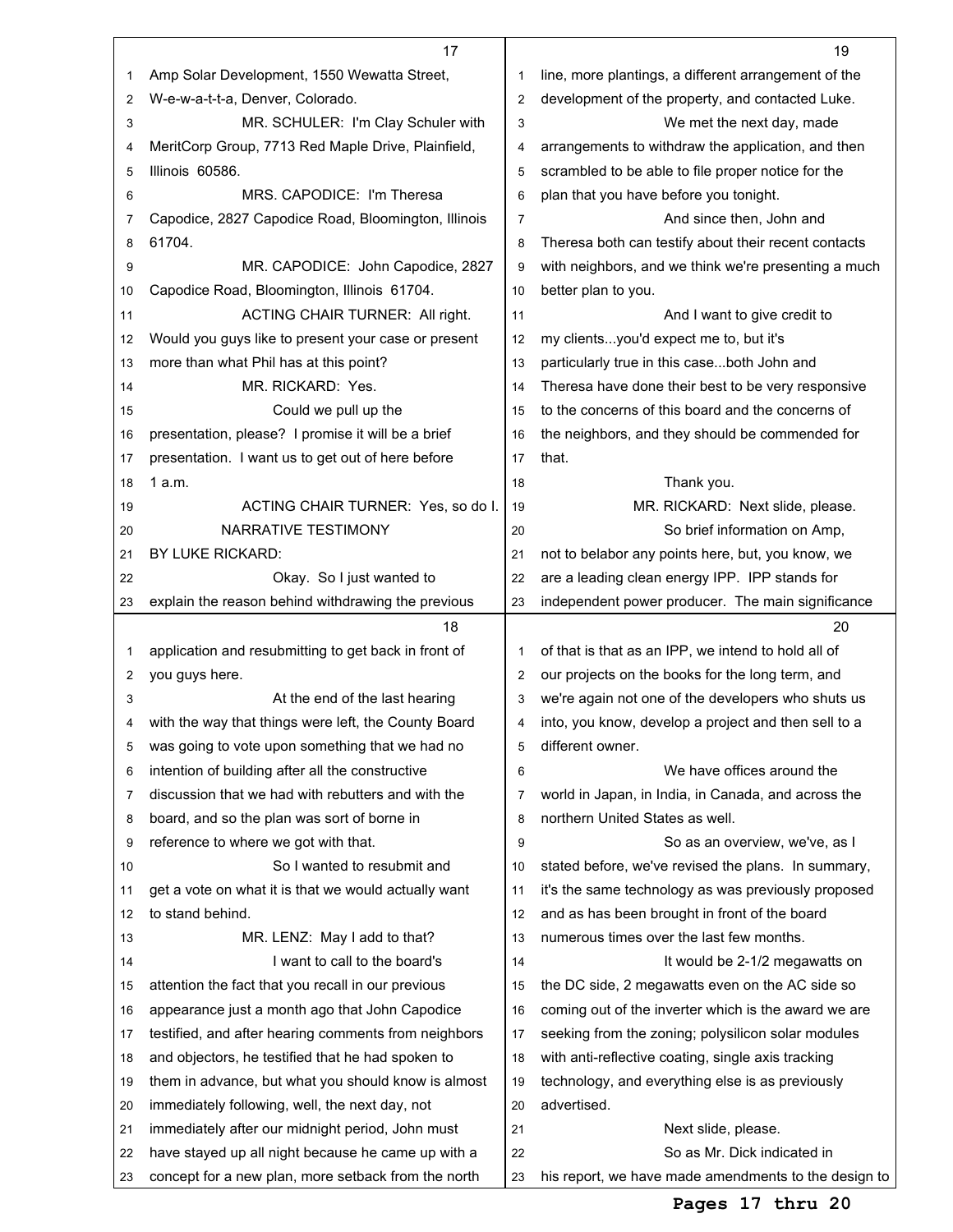|    | 21                                                   |                | 23                                                   |
|----|------------------------------------------------------|----------------|------------------------------------------------------|
| 1  | make it more compatible with the local neighborhood  | 1              | plan to specify that we will be imposing a ten mile  |
| 2  | and to address concerns raised in front of the board | 2              | an hour speed limit for all delivery and             |
| 3  | last month.                                          | 3              | construction vehicles coming into and out of the     |
| 4  | The screening along the                              | 4              | site on Hendrix Road as well as to designate         |
| 5  | northern boundary has been introduced to provide     | 5              | observation personally to assist delivery drivers    |
| 6  | screening from the abutters on the northern side of  | 6              | and residents for safety when delivery is being made |
| 7  | the property line. A mix of evergreen and deciduous  | $\overline{7}$ | and make sure that everyone is safe during those     |
| 8  | trees, the reason we chose this mix is we took       | 8              | times.                                               |
| 9  | advice from a landscape architect, and there had     | 9              | Next slide please.                                   |
| 10 | been a suggestion that the height of the trees       | 10             | So as you can see, the site                          |
| 11 | should be 12 feet to screen, and apparently it's     | 11             | plan has been revised. We now have the screening     |
| 12 | really hard to find evergreen trees that are 12 feet | 12             | across the north end with the mix of deciduous and   |
| 13 | in height when you want to plant them, so that's the | 13             | evergreen trees. The system is closer to the         |
| 14 | reason for the mix of evergreen and deciduous trees. | 14             | floodplain boundary on the east. We have a           |
| 15 | The other one is to mostly                           | 15             | temporary construction laydown yard which is located |
| 16 | plant them in staggered rows so as they grow in      | 16             | outside the fence line which is where you can see    |
| 17 | they'll provide very effective screening over time.  | 17             | the turnaround analysis has been performed there.    |
| 18 | We've added in a temporary                           | 18             | That will obviously be removed after the end of      |
|    | construction staging area on this. The purpose of    | 19             | construction.                                        |
| 19 |                                                      |                |                                                      |
| 20 | this was we had to size this site down a little bit  | 20             | That generally involves just a                       |
| 21 | in order to move away from the northern property     | 21             | geotech style layer with some crushed rock or        |
| 22 | line, so we added in the construction staging area   | 22             | something on top to keep it so it's drivable and     |
| 23 | to help with construction logistics, but also, we    | 23             | workable.                                            |
|    |                                                      |                |                                                      |
|    | 22                                                   |                | 24                                                   |
| 1  | ran through an analysis to make sure that semi       | 1              | And then obviously the access                        |
| 2  | delivery trucks would be able to turn around in that | $\overline{2}$ | point has been moved to the southern end of Hendrix  |
| 3  | construction staging area which should prevent any   | 3              | Road there.                                          |
| 4  | need for any delivery trucks to turn around on the   | 4              | And that concludes my                                |
| 5  | street on Hendrix Road or the private road located   | 5              | presentation.                                        |
| 6  | to the north of the subject property.                | 6              | Theresa, would you like to                           |
| 7  | So if we could just go back.                         | 7              | testify?                                             |
| 8  | We relocated the access point                        | 8              | MRS. CAPODICE: Yes.                                  |
| 9  | to the southern end of Hendrix Road. We thought      | 9              |                                                      |
| 10 | this would be cleaner and would be less likely to    | 10             | NARRATIVE TESTIMONY                                  |
| 11 | impact abutters on that northern corner there.       | 11             | BY THERESA CAPODICE:                                 |
| 12 | We managed to relocate the                           | 12             | Thank you for your time                              |
| 13 | array a little further close into the floodplain on  | 13             | tonight.                                             |
| 14 | the east side, and that allowed us to achieve a      | 14             | I would like to address some                         |
| 15 | greater setback on the northern boundary, again, to  | 15             | issues that the ZBA considered at the August 7th     |
| 16 | address concerns that were raised before the board   | 16             | meeting, information that's critical to the          |
| 17 | the last time with the array being too close to the  | 17             | decision-making, and to that end, I brought with us  |
| 18 | property line. So now the array would be located     | 18             | a packet of materials that we shared with our        |
| 19 | more than 180 feet away from the property line.      | 19             | neighbors.                                           |
| 20 | We've located the electrical                         | 20             | After a short meeting with                           |
| 21 | equipment as close to I-74 as possible so as to      | 21             | those neighbors that turned into a much longer       |
| 22 | reduce any potential impact during operation to the  | 22             | social gathering where we discussed our common       |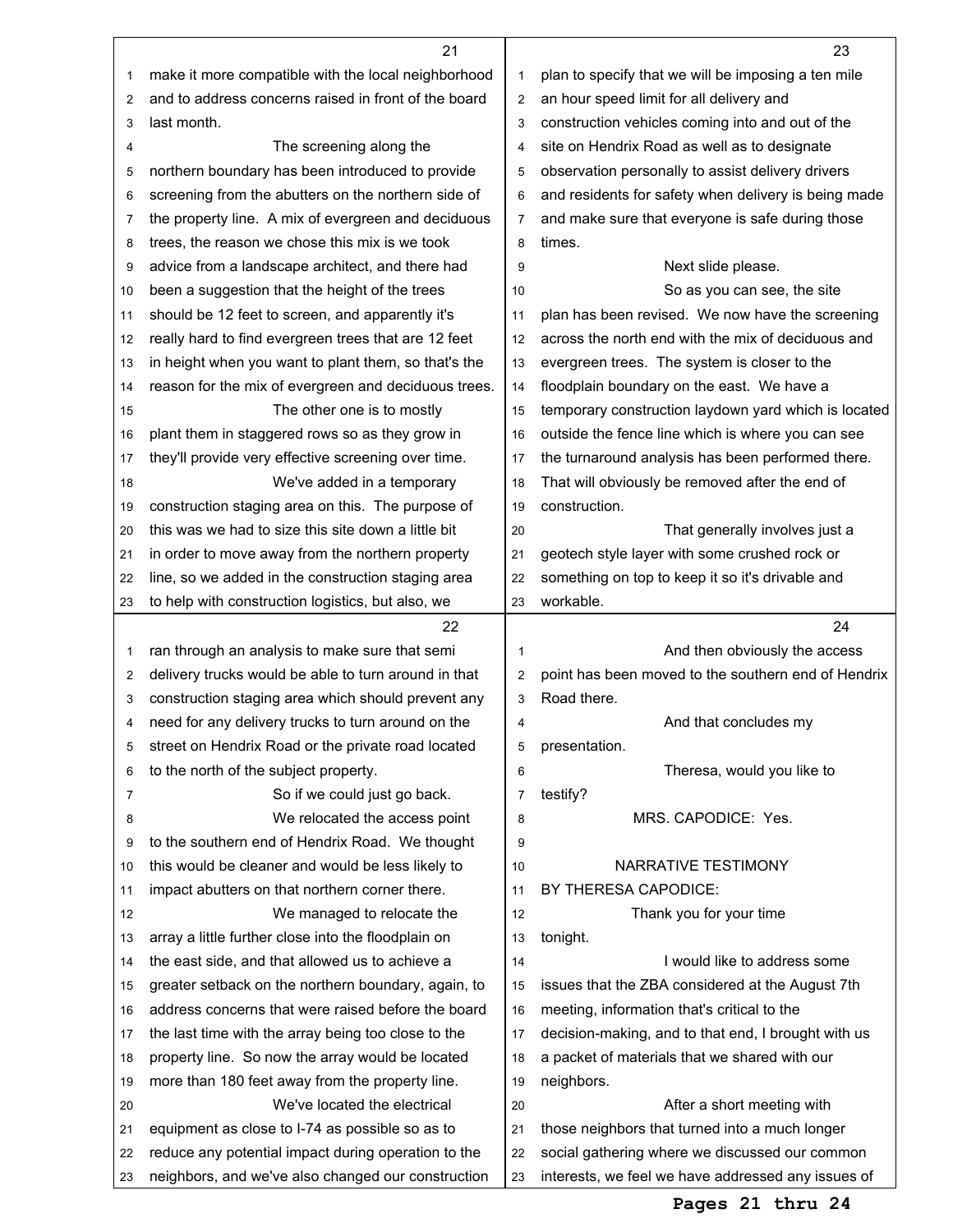|    | 25                                                   |    | 27                                                   |
|----|------------------------------------------------------|----|------------------------------------------------------|
| 1  | concern.                                             | 1  | here before us and now two following us, so it's a   |
| 2  | First, we were as concerned as                       | 2  | priority for us to be a good citizen.                |
| 3  | anyone else in the neighborhood about the impact     | 3  | We were asking that Amp use                          |
| 4  | solar gardens would have on adjoining property       | 4  | groundcover plantings that will not only enrich the  |
| 5  | properties. In our research, we found no evidence    | 5  | earth but also attract pollinators -- bees and       |
| 6  | that solar projects have a devaluation effect on     | 6  | butterflies. We currently have two fields on our     |
| 7  | adjoining properties.                                | 7  | own farm dedicated to this.                          |
| 8  | Included in the packet is                            | 8  | We also have discovered in our                       |
| 9  | sworn testimony from the McHenry County Zoning Board | 9  | research other environmentally friendly practices    |
| 10 | of Appeals meeting on April 25, 2018 from two expert | 10 | such as beekeeping can be incorporated.              |
| 11 | appraisers licensed in Illinois.                     | 11 | When meeting with the Unit 5                         |
| 12 | Understand that we are also an                       | 12 | superintendent, we also discussed field trips to the |
| 13 | adjoining landowner, and we would not do anything    | 13 | solar farm, and wouldn't every taxpayer here enjoy   |
| 14 | that would compromise land values in the             | 14 | an injection of revenue to our schools that doesn't  |
| 15 | neighborhood. We have always been aware that what    | 15 | use any additional resources.                        |
| 16 | we do with our properties can have an effect on the  | 16 | We would also like the ZBA to                        |
| 17 | neighborhood, so no matter if it is a commercial use | 17 | know we believe that this ground will benefit from a |
| 18 | property, agricultural use, or residential           | 18 | rest from crop production. The State of Illinois,    |
| 19 | neighborhood, we always do our due diligence and     | 19 | probably using best practices at the time, really    |
| 20 | research the tenant.                                 | 20 | messed up this farm ground.                          |
| 21 | In this case after being                             | 21 | Clay from the construction of                        |
| 22 | contacted by other solar companies we chose Amp, the | 22 | I-74 was piled 15 feet deep on this farm so that     |
| 23 | only company that was willing to fly from Canada to  | 23 | even after decades of allowing vegetation to be      |
|    |                                                      |    |                                                      |
|    | 26                                                   |    | 28                                                   |
| 1  | Bloomington, come to our home and talk to us at our  | 1  | incorporated to enrich the soil on this farm, it was |
| 2  | own kitchen table about our concerns.                | 2  | still considered to be of low value for agricultural |
| 3  | We think we made the best                            | 3  | land production.                                     |
| 4  | choice of companies for us and for our neighbors.    | 4  | Perhaps considering the types                        |
| 5  | Within days of hearing our                           | 5  | of crops that can be harvested on this farm, solar   |
| 6  | concerns, Amp had sent us new plans. Everyone we     | 6  | energy production seems to be the most logical crop  |
| 7  | talked with in the neighborhood thinks that this new | 7  | for this field.                                      |
| 8  | plan is a good, workable plan.                       | 8  | Traffic safety is a concern,                         |
| 9  | The solar panels have been                           | 9  | but we feel that for the few months of construction, |
| 10 | moved from 30 feet from the neighbors to 189 feet    | 10 | the precautions promised by Amp, which include       |
| 11 | from the neighbors. The transformer for the project  | 11 | barricades, warning lights, guard rails and          |
| 12 | has been moved about 900 feet away from any          | 12 | employing flaggers as necessary during construction, |
| 13 | residences and is close to I-74.                     | 13 | went a long way to alleviate our concerns.           |
| 14 | At 60 decibels, which is about                       | 14 | They also moved the                                  |
| 15 | equal to a human voice while talking, it is unlikely | 15 | construction traffic entrance and staging area so    |
| 16 | to be heard by any of the neighbors.                 | 16 | the construction vehicles move in and out away from  |
| 17 | A combination of trees and                           | 17 | the closest neighbors.                               |
| 18 | bushes will be planted along the north property line | 18 | We promise no construction                           |
| 19 | to provide screening for nearby homes. It will take  | 19 | will take place until we have a local contact number |
| 20 | a few years to fill in, but I think it will be an    | 20 | for the contractor.                                  |
| 21 | attractive solar garden as it fills in.              | 21 | We live in the neighborhood,                         |
| 22 | As citizens in McLean County,                        | 22 | and the neighbors all know how to get ahold of us    |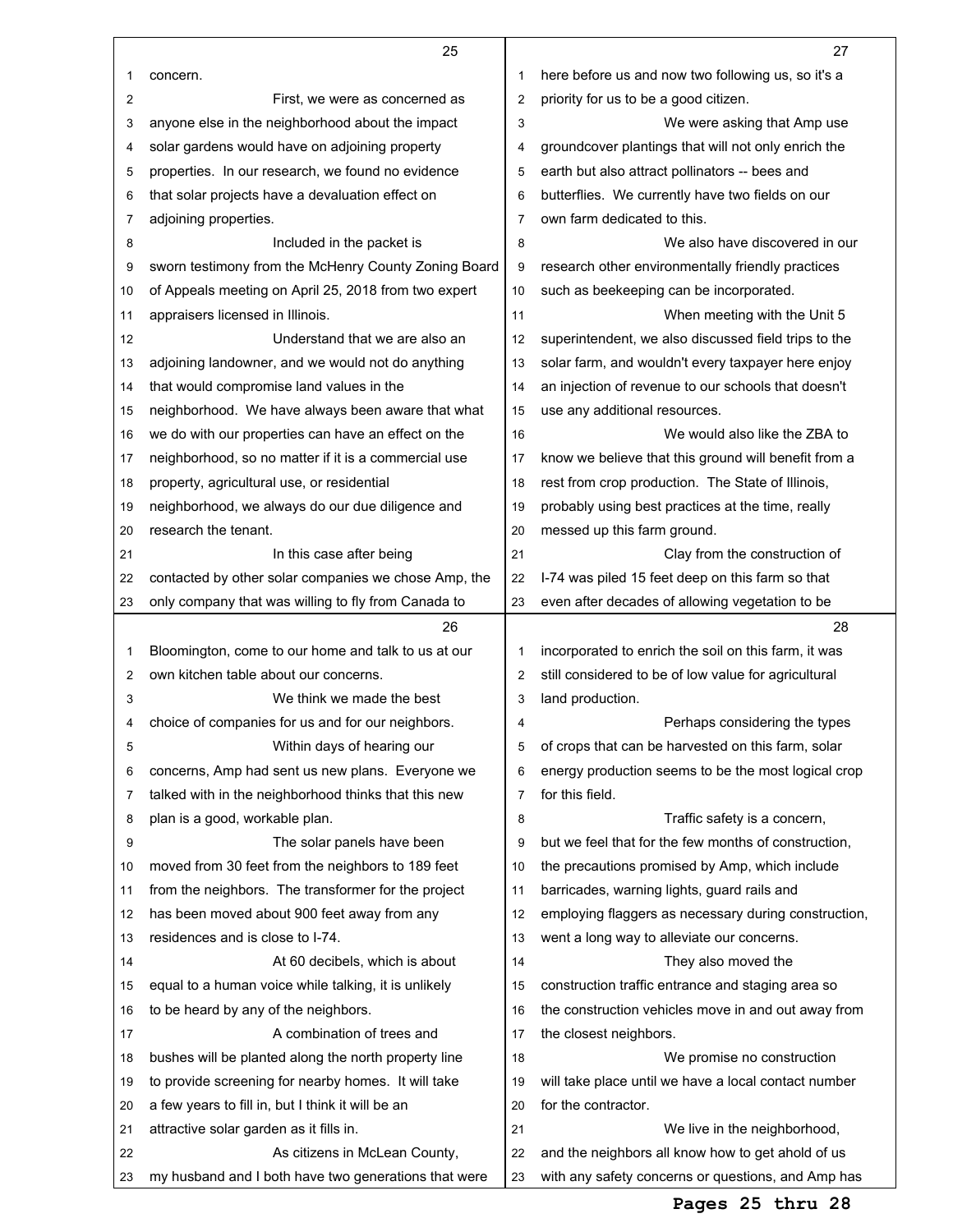|    | 29                                                   |    | 31                                                   |
|----|------------------------------------------------------|----|------------------------------------------------------|
| 1  | been wonderful. They've responded quickly to all of  | 1  | normally carry some spares, and we can also, you     |
| 2  | our calls and e-mails.                               | 2  | know, get additional work done as needed to replace  |
| 3  | It will be a great honor for                         | 3  | any defective parts. We also carry insurance.        |
| 4  | us and for our family to participate in this.        | 4  | MR. DEAN: Thank you.                                 |
| 5  | We are hoping that our                               | 5  | ACTING CHAIR TURNER: So I just                       |
| 6  | community, and I mean more than just the people that | 6  | want to clarify, the road that's coming down to the  |
| 7  | live in the neighborhood, can work together for the  | 7  | south of the property now, are you building that     |
| 8  | success of solar, a renewable energy source.         | 8  | road?                                                |
| 9  | Thank you.                                           | 9  | MR. RICKARD: That would be an                        |
| 10 | ACTING CHAIR TURNER: Anyone else?                    | 10 | all-weather gravel surface, so yeah, we would be     |
| 11 | MR. LENZ: John Capodice?                             | 11 | adding that to the property.                         |
| 12 | MR. CAPODICE: I can't top that. I                    | 12 | MR. ZIMMERMAN: And you would be                      |
| 13 | can't follow that act.                               | 13 | avoiding Wren Road entirely with this application?   |
| 14 | Thank you for the offer.                             | 14 | MR. RICKARD: Yeah the plan -- is                     |
| 15 | MR. LENZ: We're available for                        | 15 | Wren Road the prior road to the north?               |
| 16 | questions.                                           | 16 | The plan was never to drive on                       |
| 17 | MR. DICK: We'll call this                            | 17 | Wren Road originally, but, yes, the idea behind      |
| 18 | Applicant's Exhibit 1.                               | 18 | moving this access and then putting in the           |
| 19 | ACTING CHAIR TURNER: Anyone from                     | 19 | turnaround here is to eliminate any possibility.     |
| 20 | the board have any questions?                        | 20 | MR. ZIMMERMAN: Somewhere in there                    |
| 21 | MR. DEAN: I would concur with                        | 21 | you said you'll have a speed limit along Hendrix     |
| 22 | Mr. Lenz that they've got a community-minded spirit  | 22 | Road of ten miles per hour.                          |
| 23 | here that's working well.                            | 23 | MR. RICKARD: Yeah. We'll be                          |
|    | 30                                                   |    | 32                                                   |
|    |                                                      |    |                                                      |
| 1  | I had one little curious                             | 1  | instructing all of our delivery drivers and          |
| 2  | question.                                            | 2  | construction vehicles and everybody else to keep to  |
| 3  |                                                      | 3  | a slow speed limit on that road for public safety.   |
| 4  |                                                      | 4  | ACTING CHAIR TURNER: And I know we                   |
| 5  | QUESTIONING BY BOARD                                 | 5  | talked last time about the number of truckloads that |
| 6  | OF MR. RICKARD:                                      | 6  | would be coming through but could you restate that,  |
| 7  | MR. DEAN: What does hail do to                       | 7  | please?                                              |
| 8  | these panels, a hail storm?                          | 8  | MR. RICKARD: I didn't have an                        |
| 9  | MR. RICKARD: Your average hail                       | 9  | exact number in the application, but I believe for   |
| 10 | storm, I'm not sure what an average hail storm is,   | 10 | the solar panels themselves, we will probably be     |
| 11 | but just some small hail would have very, very       | 11 | looking at around 30 trucks. Maybe another 20 more   |
| 12 | little effect on the panels themselves.              | 12 | for additional equipment, that sort of thing.        |
| 13 | If you start getting up to                           | 13 | ACTING CHAIR TURNER: That's what I                   |
| 14 | softball size hail, which is pretty rare, you can    | 14 | remembered, 40 to 50 truckloads.                     |
| 15 | see, if the hail strikes the panel dead on sort of   | 15 | And that's over the span of                          |
| 16 | at a right angle, you can see some cracking on the   | 16 | how many months?                                     |
| 17 | glass, perhaps some bending of the aluminum on the   | 17 | MR. RICKARD: Well, if we're                          |
| 18 | frame.                                               | 18 | looking at a construction period of up to six        |
| 19 | Generally speaking, you know,                        | 19 | months, generally speaking, the deliveries take      |
| 20 | after an event like that, our monitoring software    | 20 | place earlier on in the construction sequencing, so  |
| 21 | would tell us that we have something going wrong at  | 21 | I would expect that it be no more than three months  |
| 22 | the site that it wouldn't be producing like it       | 22 | of deliveries but quite likely be less.              |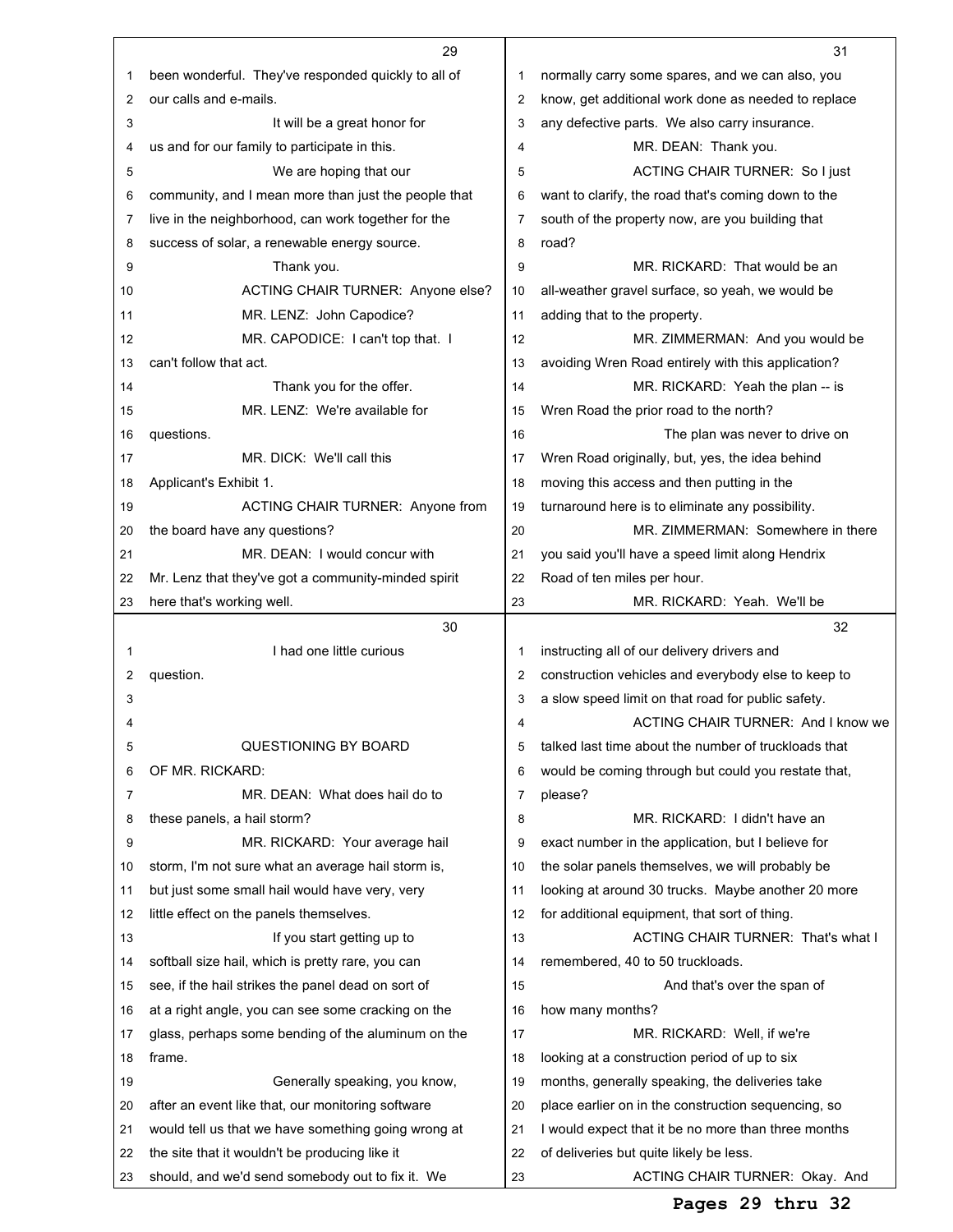|          | 33                                                                                                     |          | 35                                                              |
|----------|--------------------------------------------------------------------------------------------------------|----------|-----------------------------------------------------------------|
| 1        | the number of people that you employ at one time                                                       | 1        | We intended to do it one at a                                   |
| 2        | that would be driving, would they be using the same                                                    | 2        | time, but everybody came that day, and so we just               |
| 3        | access as the construction workers?                                                                    | 3        | ended up sitting there talking to everyone and                  |
| 4        | MR. RICKARD: Yes.                                                                                      | 4        | listening to all their concerns and had a good time             |
| 5        | ACTING CHAIR TURNER: And how many                                                                      | 5        | actually; I did.                                                |
| 6        | would that be?                                                                                         | 6        | MR. BANGERT: And so out of that                                 |
| 7        | MR. RICKARD: I would estimate it                                                                       | 7        | helped steer the direction of the new plan?                     |
| 8        | at perhaps an additional 10 to 20 craft vehicles,                                                      | 8        | MRS. CAPODICE: Yes.                                             |
| 9        | worker vehicles, depending on how many crews we have                                                   | 9        | MR. BANGERT: Completely you might                               |
| 10       | on site, what's going on, but they should all be                                                       | 10       | say.                                                            |
| 11       | able to park next to the access road on the side and                                                   | 11       | MRS. CAPODICE: I think so.                                      |
| 12       | not park on Hendrix Road.                                                                              | 12       | MR. BANGERT: I commend you on that                              |
| 13       | <b>ACTING CHAIR TURNER: Sure.</b>                                                                      | 13       | effort. That was really nice.                                   |
| 14       | MR. ZIMMERMAN: I'm just curious.                                                                       | 14       | MRS. CAPODICE: Thanks.                                          |
| 15       | Have you contacted any beekeepers around this? And                                                     | 15       | MR. CAPODICE: We handed out a                                   |
| 16       | secondly, have you put a bee friendly mix, a                                                           | 16       | packet to them too that you will have tonight that              |
| 17       | pollinator friendly mix in the works for planting                                                      | 17       | was in your handout.                                            |
| 18       | around that, around the plot?                                                                          | 18       | ACTING CHAIR TURNER: Any other                                  |
| 19       | MR. RICKARD: I have not specified                                                                      | 19       | questions from the board?                                       |
| 20       | specific flowers or plants yet, but that will                                                          | 20       | Does the staff have any                                         |
| 21       | happen, and that's obviously one of the conditions                                                     | 21       | questions?                                                      |
| 22       | in the report which we're happy to abide by.                                                           | 22       | MR. DICK: No.                                                   |
| 23       | It's also something that I've                                                                          | 23       | <b>ACTING CHAIR TURNER: Does anyone</b>                         |
|          |                                                                                                        |          |                                                                 |
|          | 34                                                                                                     |          | 36                                                              |
| 1        |                                                                                                        | 1        |                                                                 |
| 2        | done in the past on previous solar farms. I did                                                        | 2        | from the audience have any questions for the                    |
| 3        | make partnership with a solar farm I developed in                                                      | 3        | applicants?<br>Okay. And this is for                            |
| 4        | Colorado. We did do this exact thing. We put                                                           | 4        |                                                                 |
| 5        | pollinator friendly groundcover down, and then I had                                                   | 5        | questions so I'm not going to swear you in yet, but             |
| 6        | a partnership with a local honey maker, and they                                                       | 6        | you do need to state your name and address, please.             |
| 7        | came and put six hives on the property. It was for                                                     | 7        | MS. McLAUGHLIN: Amos McLaughlin,                                |
| 8        | another company, but the last I heard, everything                                                      | 8        | 606 Wren Road, Bloomington, Illinois 61704.                     |
| 9        | was going great.                                                                                       | 9        | MR. DICK: Spell your last name,<br>please.                      |
| 10       | To answer your question, we                                                                            | 10       | MR. McLAUGHLIN: Yeah.                                           |
| 11       | have not yet reached out to local beekeepers. We're                                                    | 11       |                                                                 |
| 12       | still awaiting for approval for the project.<br>MR. BANGERT: So out of the                             | 12       | M-c-L-a-u-g-h-l-i-n.<br><b>ACTING CHAIR TURNER: Okay.</b>       |
| 13       |                                                                                                        | 13       |                                                                 |
|          | concerns, and this would be for John and Theresa,                                                      | 14       | MR. McLAUGHLIN: I'll be the only                                |
| 14<br>15 | out of the concerns from the last hearing, you felt                                                    | 15       | person from the neighborhood asking questions so I              |
|          | it was necessary to call a meeting, and you got                                                        |          | have a quick little list here, and it shouldn't be              |
| 16       | together the neighbors in an informal setting and                                                      | 16       | too big a deal. This is from everybody in the                   |
| 17       | worked out these details? Or how did this all come<br>about?                                           | 17<br>18 | neighborhood. As you can see, they didn't come                  |
| 18       | MRS. CAPODICE: We didn't call the                                                                      | 19       | tonight.                                                        |
| 19       |                                                                                                        | 20       |                                                                 |
| 20<br>21 | meeting. One of the neighbors called everyone in                                                       | 21       | QUESTIONING OF LUKE RICKARD                                     |
| 22       | the neighborhood andwell, we called her, and she<br>called everybody else in the neighborhood and said | 22       | BY MR. McLAUGHLIN:<br>Q.<br>If one of these trees dies, are you |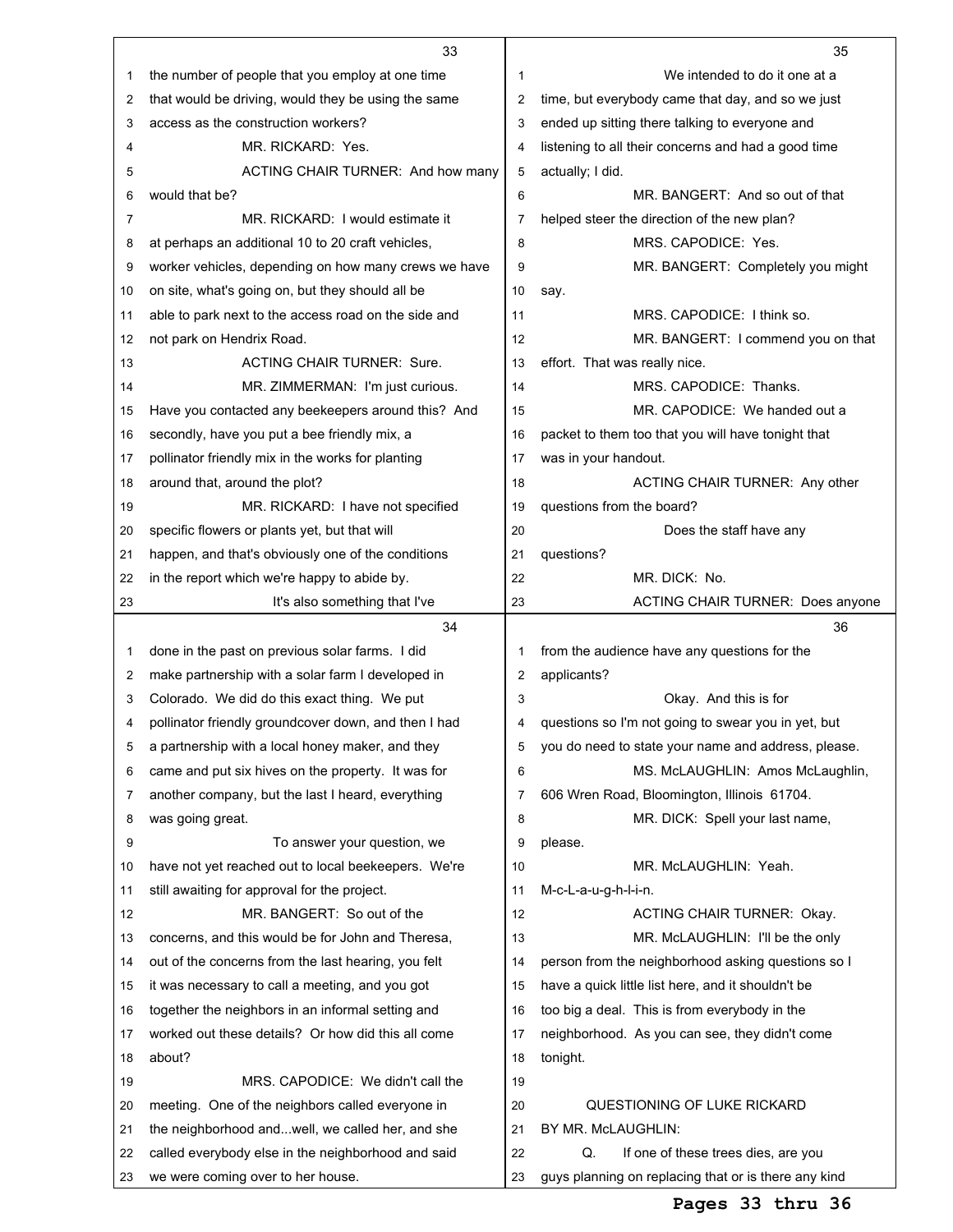|    | 37                                                   |                | 39                                                   |
|----|------------------------------------------------------|----------------|------------------------------------------------------|
| 1  | of a plan in place in case something happens with    | 1              | А.<br>Yeah.                                          |
| 2  | it?                                                  | 2              | Q.<br>Okay. And then this is a personal              |
| 3  | Yeah. So monitoring the landscaping<br>А.            | 3              | question for me since I work at Ameren. I'm trying   |
| 4  | is part of our ongoing operations and maintenance,   | 4              | to learn about solar, and nobody at Ameren really    |
| 5  | so if one of those trees does die, we would be       | 5              | knows. We don't have any on our system. This is      |
| 6  | looking to replace it.                               | 6              | the first ones coming in.                            |
| 7  | Obviously, if it grows to                            | $\overline{7}$ | I assume you guys have some kind                     |
| 8  | 20 feet and then dies, we'll have to replace it with | 8              | of like a viper recloser that connects your stuff to |
| 9  | a shorter one.                                       | 9              | our stuff.                                           |
| 10 | Q.<br>Then what hours do you guys plan on            | 10             | Yes.<br>А.                                           |
| 11 | working, and specifically while they're driving the  | 11             | Q.<br>And then, just out of curiosity, if            |
| 12 | piles?                                               | 12             | we have a fault on our line, you know, what we have  |
| 13 | I'm just kind of curious about                       | 13             | is our line drops off, and that way, when the        |
| 14 | noise level. You know, are they going to start at 6  | 14             | workers go out there to work on it themselves,       |
| 15 | in the morning and driving for a month or            | 15             | everything is pretty easy to isolate and kill.       |
| 16 | А.<br>I don't anticipate starting at 6 in            | 16             | Do you guys have something that                      |
| 17 | the morning. I think we could keep it to business    | 17             | will automatically disconnect? I'm not sure how      |
| 18 | hours.                                               | 18             | your vipers are programmed, but if they see a fault  |
| 19 | Q.<br>And then how long do they take just            | 19             | on our system, say we drop source voltage, do you    |
| 20 | to get piles driven? That's probably the only loud   | 20             | guys see that there's no source voltage on the line  |
| 21 | part I would imagine.                                | 21             | and they disconnect automatically or how does        |
| 22 | I mean, is that a couple days, a                     | 22             | that just out of curiosity.                          |
| 23 | couple weeks?                                        | 23             | Yeah, that's part of the UL<br>А.                    |
|    |                                                      |                |                                                      |
|    | 38                                                   |                | 40                                                   |
| 1  | I'd say it depends on the pile.<br>А.                | 1              | certification I believe that, you know, the          |
| 2  | There's different types of piles. There's straight   | 2              | equipment has.                                       |
| 3  | piles and there is screw piles.                      | 3              | So if there was let's say a loss                     |
| 4  | We haven't decided which one to                      | 4              | of current on the line or a loss of voltage and the  |
| 5  | go with yet. We haven't done the geotechnical        | 5              | power went out, the inverters will automatically     |
| 6  | analysis, but I would say we should be able to drive | 6              | sense that there is no grid signal, and they would   |
| 7  | piles in about three or four weeks max.              | 7              | turn themselves off.                                 |
| 8  | Q.<br>Is that probably eight hours day five          | 8              | It's been a standing operating                       |
| 9  | days a week?                                         | 9              | procedure for solar reverters for a long time.       |
| 10 | Yeah, six to eight hours a day.<br>А.                | 10             | And I think some people said there<br>Q.             |
| 11 | Q.<br>I mean, we're looking for worst case           | 11             | was some Ameren equipment, and then you guys have    |
| 12 | scenario just so I can tell everyone kind of what    | 12             | separate equipment.                                  |
| 13 | we're looking at.                                    | 13             | Would our dispatch office have                       |
| 14 | Yeah, I would say eight hours a day,<br>А.           | 14             | control over the vipers so if we needed to, say we   |
| 15 | but it would be during the day obviously.            | 15             | needed to take that line out for something, we would |
| 16 | Q.<br>You guys have an overhead section of           | 16             | have a way to open that and switch it?               |
| 17 | power lines here along I-74, and we're just curious  | 17             | Like I said, this is just                            |
| 18 | how tall.                                            | 18             | questions because I'm going to be working on the     |
| 19 | Are those 35-foot poles or do                        | 19             | lines.                                               |
| 20 | you have any idea what the overhead portion will be? | 20             | Understood.<br>А.                                    |
| 21 | It will be to the utility standard,<br>Α.            | 21             | No, the utility would have full                      |
| 22 | so it would be the standard wooden poles.            | 22             | control over all the equipment. That's mandated in   |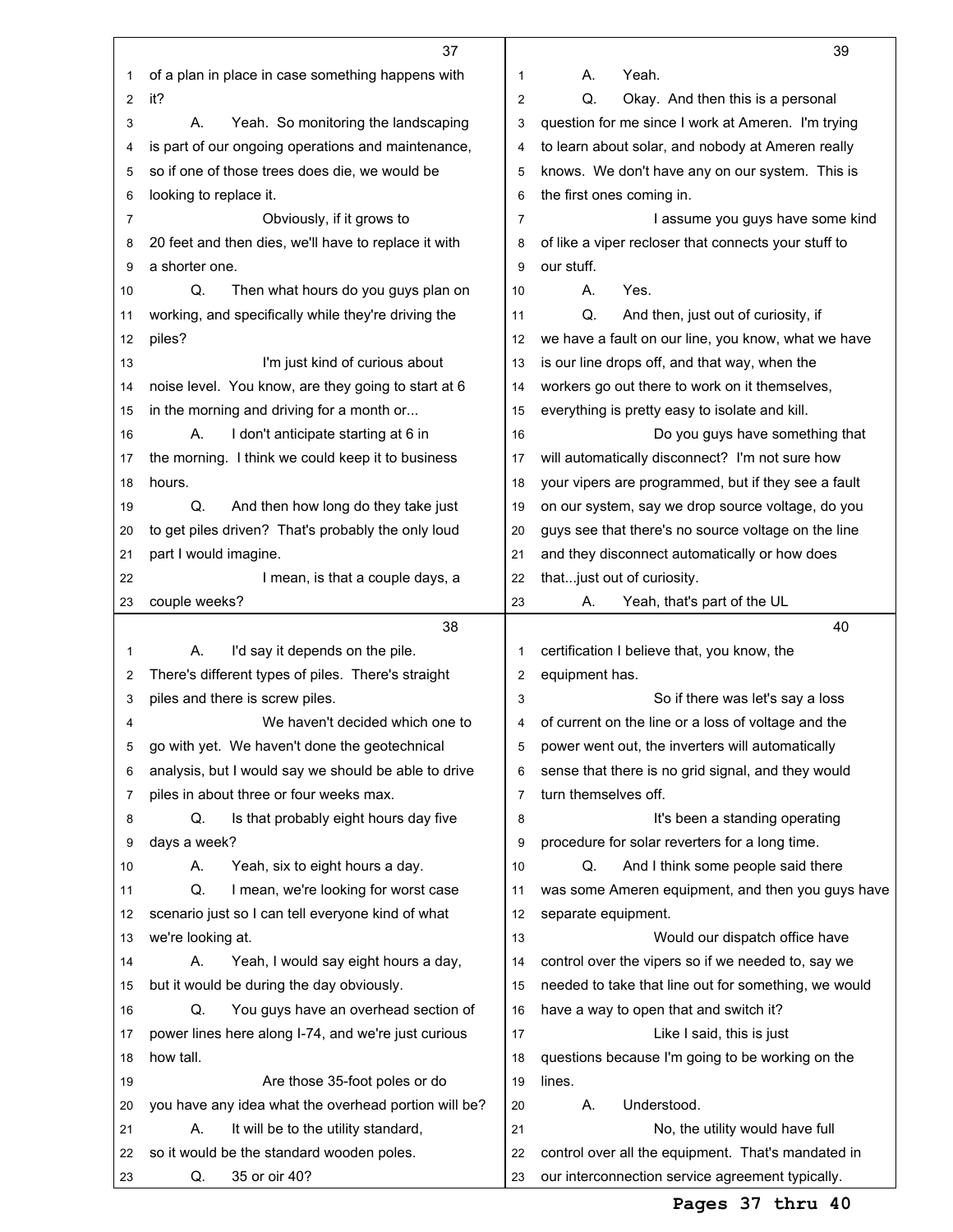|    | 41                                                   |                | 43                                                   |
|----|------------------------------------------------------|----------------|------------------------------------------------------|
| 1  | So anything we install, whether                      | 1              | <b>ACTING CHAIR TURNER: I appreciate</b>             |
| 2  | it's inside the fence line or outside the fence      | 2              | your participation.                                  |
| 3  | line, the utility would have access to and be able   | 3              | MR. McLAUGHLIN: Everything the                       |
| 4  | to come out and manually switch.                     | 4              | same again?                                          |
| 5  | Another point for the automatic                      | 5              | ACTING CHAIR TUNER: Except now I                     |
| 6  | fail-safes, there's also a relay system in the       | 6              | need to swear you in.                                |
| 7  | transformer, SEL relay system, and if that notices   | $\overline{7}$ | (Whereupon the witness was sworn                     |
| 8  | any sort of fluctuation in the grid voltage or any   | 8              | by Acting Chair Turner.)                             |
| 9  | sort of potentially dangerous operating condition,   | 9              | <b>ACTING CHAIR TURNER: Just state</b>               |
| 10 | that would also shut it down automatically as well.  | 10             | your name again.                                     |
| 11 | Q.<br>So if say a single phase goes out,             | 11             | MR. McLAUGHLIN: Amos McLaughlin,                     |
| 12 | something like that, you would still drop off?       | 12             | 606 Wren Road, Bloomington, Illinois 61704.          |
| 13 | А.<br>Correct.                                       | 13             |                                                      |
| 14 | Q.<br>And then the last question that I've           | 14             | NARRATIVE TESTIMONY                                  |
| 15 | got for you, last month I asked you guys about       | 15             | BY AMOS McLAUGHLIN:                                  |
| 16 | voltage, and you said you guys will run up to 13.8,  | 16             | I just wanted to say thanks to                       |
| 17 | and I just went out there and checked after that     | 17             | the Capodices and Amp Solar.                         |
| 18 | just to see.                                         | 18             | I have talked to every single                        |
| 19 | You guys are actually requesting                     | 19             | person in our neighborhood, everybody that was here  |
| 20 | to tap onto a line that's 34.04 that runs through    | 20             | at last month's meeting.                             |
| 21 | Bloomington, but that's a 34,000 volt line, and I    | 21             | Nobody loves the idea of                             |
| 22 | didn't know if that's something you guys are still   | 22             | having this thing out there. Nobody necessarily      |
| 23 | working to step your voltage up to 34 kV?            | 23             | wants it in their back yard, but all of us really    |
|    |                                                      |                |                                                      |
|    | 42                                                   |                | 44                                                   |
| 1  | А.<br>Yes.                                           | 1              | appreciate you guys coming and talking to us, and we |
| 2  | Q.<br>I'm just curious if you guys are               | 2              | recognize what you guys have done. It's a lot of     |
| 3  | willing to step up to 34 or not.                     | 3              | work to redesign the entire plan. It addresses       |
| 4  | А.<br>Yeah. That's no problem.                       | 4              | almost every one of our concerns, and everybody      |
| 5  | MR. McGLAUGHLIN: And that's all                      | 5              | wanted me to let you guys know how much we           |
| 6  | the questions from everybody in my neighborhood, so  | 6              | appreciate the extra work and extra time you guys    |
| 7  | thank you.                                           | $\overline{7}$ | put in just to try to be good neighbors. It does     |
| 8  | ACTING CHAIR TURNER: You guys are                    | 8              | mean a lot to all of us.                             |
| 9  | making me feel a little bit better about staying     | 9              | I think they moved everything                        |
| 10 | till 12:30. I didn't sleep till 2:30 because I felt  | 10             | from 30 feet back to almost 200 feet off and then    |
| 11 | so bad about that, but it was what we needed to do I | 11             | put the two rows of trees in.                        |
| 12 | guess.                                               | 12             | Like I said, nobody loves it,                        |
| 13 | MR. RICKARD: I still haven't                         | 13             | but everybody is very happy that you guys did that,  |
| 14 | gotten over it.                                      | 14             | and we all do appreciate that, and we know it's a    |
| 15 | ACTING CHAIR TURNER: Many of us                      | 15             | big financial burden to put all the trees and        |
| 16 | haven't.                                             | 16             | everything in, and it doesn't go unappreciated or    |
| 17 | MR. LENZ: Is it okay to make Mike                    | 17             | unnoticed, so that's all I wanted to say.            |
| 18 | stay till 2:30 since he wasn't here the last time?   | 18             | MR. RICKARD: Thank you.                              |
| 19 | <b>ACTING CHAIR TURNER: Okay. Does</b>               | 19             | ACTING CHAIR TURNER: Thank you.                      |
| 20 | anyone in the audience have any testimony regarding  | 20             | I love to see our system work,                       |
| 21 | this case?                                           | 21             | sometimes. We have our doubts sometimes.             |
| 22 | MR. McLAUGHLIN: One last thing I'd                   | 22             | All right. Do you guys want                          |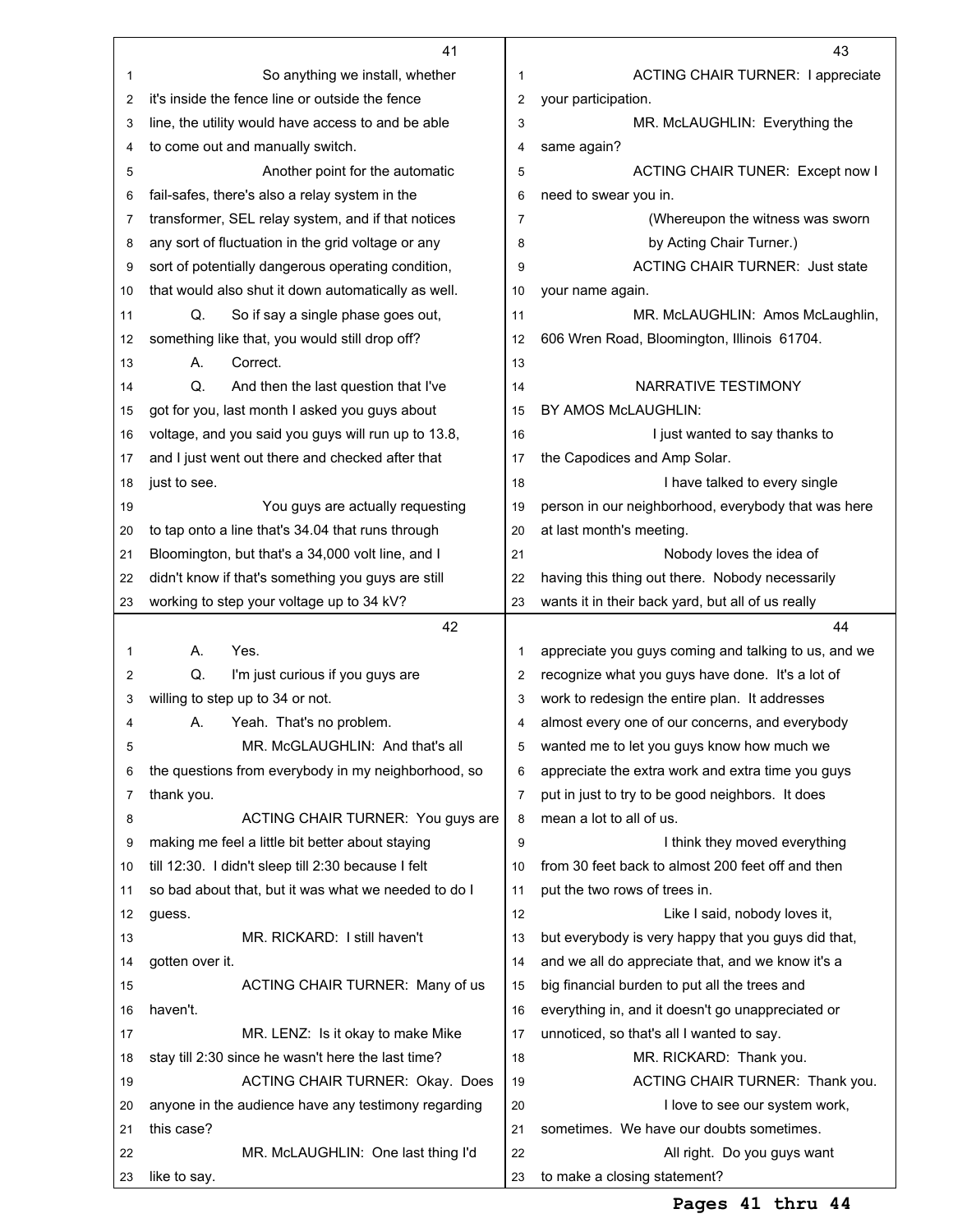|    | 45                                                                                   |                     | 47                                                |
|----|--------------------------------------------------------------------------------------|---------------------|---------------------------------------------------|
| 1  | MR. LENZ: I have nothing more.                                                       | 1                   | Case No. SU-18-20.                                |
| 2  | Thank you.                                                                           | 2                   | MR. DEAN: I'll second that.                       |
| 3  | ACTING CHAIR TURNER: Okay. And do                                                    | 3                   | ACTING CHAIR TURNER: Roll call.                   |
| 4  | you want to make a closing statement, Amos?                                          | 4                   | MR. DICK: Bangert?                                |
| 5  | MR. McLAUGHLIN: No thank you.                                                        | 5                   | MR. BANGERT: Yes.                                 |
| 6  | ACTING CHAIR TURNER: All right.                                                      | 6                   | MR. DICK: Kuritz?                                 |
| 7  | With that, we'll go through the standards, and just                                  | $\overline{7}$      | MR. KURITZ: Yes.                                  |
| 8  | state anything you would like to concerning each one                                 | 8                   | MR. DICK: Dean?                                   |
| 9  | of the standards.                                                                    | 9                   | MR. DEAN: Yes.                                    |
| 10 | On a) Special use will not be                                                        | 10                  | MR. DICK: Turner?                                 |
| 11 | detrimental or endanger the health, safety, morals,                                  | 11                  | <b>ACTING CHAIR TURNER: Yes.</b>                  |
| 12 | comfort, or welfare of the public.                                                   | 12                  | MR. DICK: Zimmerman?                              |
| 13 | MR. ZIMMERMAN: They've addressed                                                     | 13                  | MR. ZIMMERMAN: Yes.                               |
| 14 | it and remediated a lot of the questions we had last                                 | 14                  | MR. DICK: Carlton?                                |
| 15 | time.                                                                                | 15                  | MS. CARLTON: Yes.                                 |
| 16 | <b>ACTING CHAIR TURNER: Okay.</b>                                                    | 16                  | MR. DICK: Taylor?                                 |
| 17 | b) The special use will not                                                          | 17                  | MS. TAYLOR: Yes.                                  |
| 18 | be injurious to the use and enjoyment of other                                       | 18                  | MR. DICK: This goes to the County                 |
| 19 | property in the immediate vicinity.                                                  | 19                  | Board two weeks from this morning. They meet at   |
|    | Same there? Okay.                                                                    | 20                  | 9 o'clock in the morning. You may call our office |
| 20 |                                                                                      |                     |                                                   |
| 21 | The proposed special use, c),                                                        | 21                  | or attend to see what happens.                    |
| 22 | will not impede the orderly development of the                                       | 22                  | (Whereupon the foregoing                          |
| 23 | surrounding property for uses permitted in the                                       | 23                  | proceedings adjourned at 9:00                     |
|    | 46<br>district.                                                                      |                     | 48                                                |
| 1  |                                                                                      | 1<br>$\overline{2}$ | $p.m.$ )                                          |
| 2  | d) Adequate utilities, access<br>roads, drainage and other necessary facilities have |                     |                                                   |
| 3  |                                                                                      | 3                   |                                                   |
| 4  | been or will be provided.<br>That to me is one of the                                | 4                   |                                                   |
| 5  |                                                                                      | 5                   |                                                   |
| 6  | biggest changes, the fact that you're building that                                  | 6                   |                                                   |
| 7  | road down there.                                                                     | $\overline{7}$      |                                                   |
| 8  | e) Adequate measures have                                                            | 8                   |                                                   |
| 9  | been or will be taken to provide ingress or egress.                                  | 9                   |                                                   |
| 10 | f) The establishment,                                                                | 10                  |                                                   |
| 11 | maintenance and operation of this special use will                                   | 11                  |                                                   |
| 12 | be in conformance with the intent of the district.                                   | 12                  |                                                   |
| 13 | g) The proposed special use                                                          | 13                  |                                                   |
| 14 | in all other respects conforms to the applicable                                     | 14                  |                                                   |
| 15 | regulations of the Ag District.                                                      | 15                  |                                                   |
| 16 | Okay. And then we have all of                                                        | 16                  |                                                   |
| 17 | the stipulations as stands.                                                          | 17                  |                                                   |
| 18 | Anything that we need to add                                                         | 18                  |                                                   |
| 19 | there? All good?                                                                     | 19                  |                                                   |
| 20 | MR. BANGERT: Just like before, we                                                    | 20                  |                                                   |
| 21 | take it down to five feet. That was the last one.                                    | 21                  |                                                   |
| 22 | ACTING CHAIR TURNER: All right.                                                      | 22                  |                                                   |
| 23 | MR. ZIMMERMAN: I move we approve                                                     | 23                  |                                                   |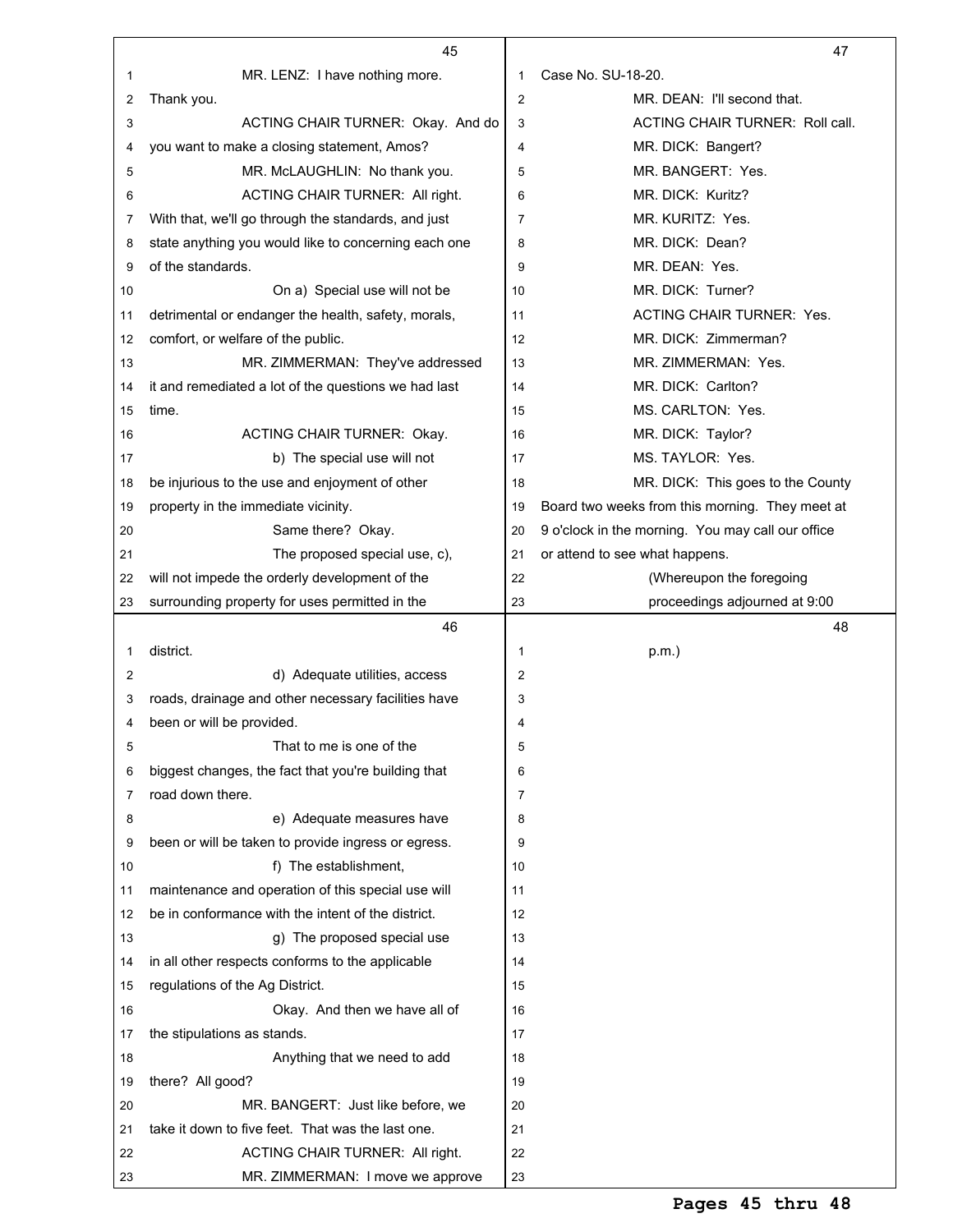|                | 49                                                   |
|----------------|------------------------------------------------------|
| 1              | STATE OF ILLINOIS)                                   |
|                | )SS.                                                 |
| $\overline{2}$ | <b>COUNTY OF SANGAMON)</b>                           |
|                |                                                      |
| 3              |                                                      |
| 4              | <b>CERTIFICATE</b>                                   |
| 5              | I, Laurel A. Patkes, Certified Shorthand             |
| 6              | Reporter in and for said County and State, do hereby |
| $\overline{7}$ | certify that I reported in shorthand the foregoing   |
| 8              | proceedings and that the foregoing is a true and     |
| 9              | correct transcript of my shorthand notes so taken as |
| 10             | aforesaid.                                           |
| 11             | I further certify that I am in no way                |
| 12             | associated with or related to any of the parties or  |
| 13             | attorneys involved herein, nor am I financially      |
| 14             | interested in this action.                           |
| 15             | Dated September 9, 2018.                             |
| 16             |                                                      |
| 17             | <b>Laurel A. Patkes</b>                              |
|                | <b>Certified Shorthand Reporter</b>                  |
| 18             |                                                      |
| 19             |                                                      |
| 20             |                                                      |
| 21             |                                                      |
| 22             |                                                      |
| 23             |                                                      |
| 24             |                                                      |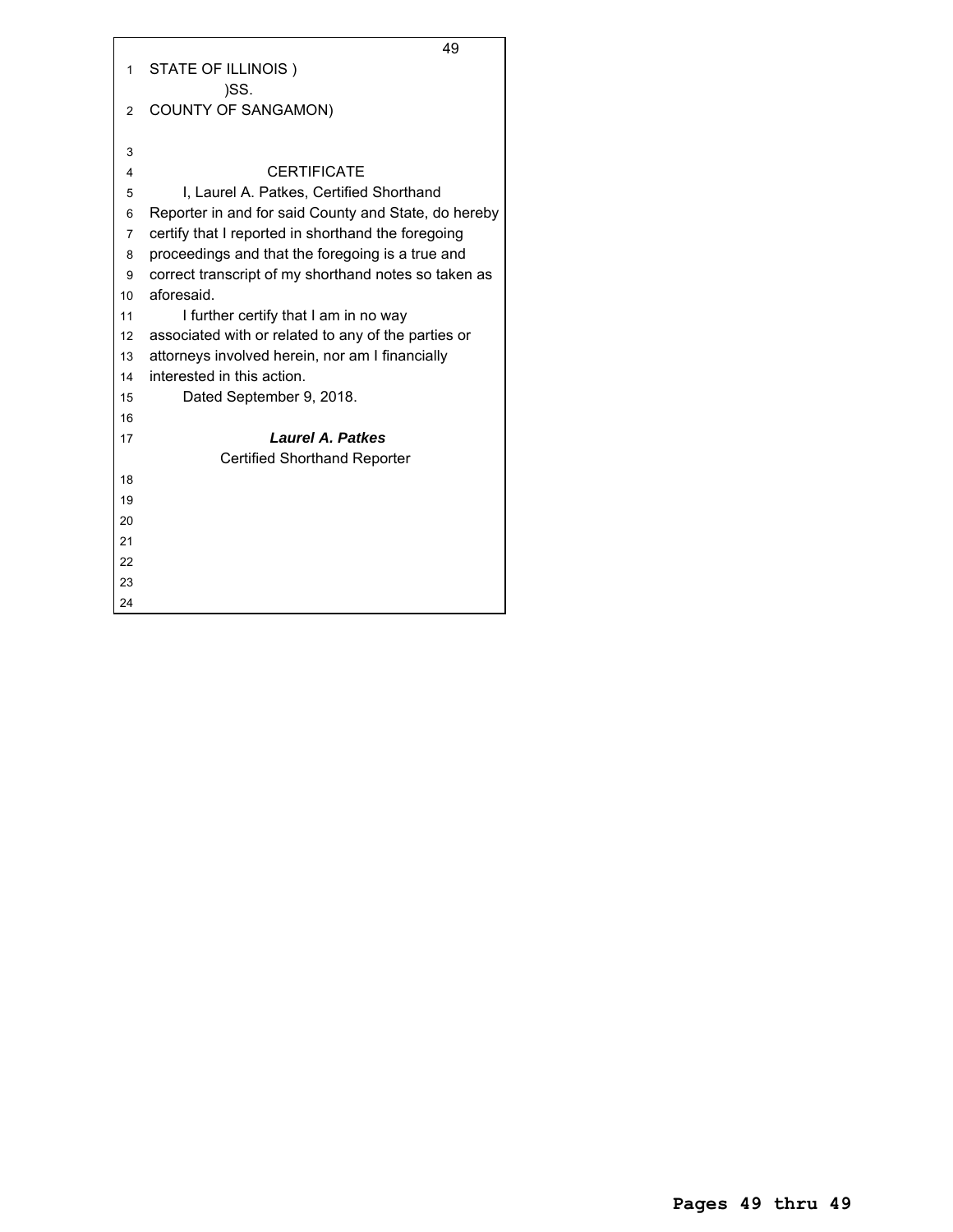| \$                                 | 40 [2] - 32:14, 38:23          | <b>ACTING</b> $[28] - 16:14$ ,  | 31:10                            | area [8] - 6:12, 6:15,          |
|------------------------------------|--------------------------------|---------------------------------|----------------------------------|---------------------------------|
|                                    |                                | 16:18, 17:11, 17:19,            | <b>alleviate</b> $[1] - 28:13$   | 6:19, 9:22, 21:19,              |
|                                    | 5                              | 29:10, 29:19, 31:5,             | <b>allow</b> $[1] - 8:5$         | 21:22, 22:3, 28:15              |
| \$50,000 [1] - 15:9                |                                | 32:4, 32:13, 32:23,             | <b>allowed</b> $[1] - 22:14$     | <b>Area</b> $[1] - 8:22$        |
|                                    |                                | 33:5, 33:13, 35:18,             | allowing [1] - 27:23             | areas $[1] - 12:20$             |
| 1                                  | $5$ [3] - 13:21, 14:17,        | 35:23, 36:12, 42:8,             | <b>almost</b> $[3] - 18:19$ ,    | $arrangement$ [1] -             |
|                                    | 27:11                          | 42:15, 42:19, 43:1,             | 44:4, 44:10                      | 19:1                            |
|                                    | 50 $[1] - 32:14$               | 43:5, 43:9, 44:19,              | aluminum $[1] - 30:17$           | arrangements [1] -              |
| $1$ [3] - 13:6, 17:18,             | 500 [1] - 11:8                 | 45:3, 45:6, 45:16,              | amendments [1] -                 | 19:4                            |
| 29:18                              |                                | 46:22, 47:3, 47:11              | 20:23                            | <b>array</b> $[3] - 22:13$ ,    |
| $10$ [2] - 15:21, 33:8             | 6                              | <b>Acting</b> $[2] - 16:17$ ,   | Ameren [3] - 39:3,               | 22:17, 22:18                    |
| 11 $[1] - 16:8$                    |                                | 43:8                            | 39:4, 40:11                      | arrays $[7] - 5:1, 6:11,$       |
| 112 $[1] - 7:8$                    |                                | add $[2] - 18:13$ ,             |                                  | 6:15, 8:3, 8:4, 8:6, 8:8        |
| 12 $[4] - 8:16$ , 14:13,           | 6 [3] - 13:23, 37:14,          | 46:18                           | <b>Amos</b> $[3] - 36:6$         |                                 |
| 21:11, 21:12                       | 37:16                          | added $[2] - 21:18$ ,           | 43:11, 45:4                      | <b>Article</b> $[2] - 13:4,$    |
| <b>12:30</b> [1] - 42:10           | 60 $[1] - 26:14$               | 21:22                           | <b>AMOS</b> $[1]$ - 43:15        | 16:11                           |
| $13.8$ [1] - 41:16                 | 60586 [1] - 17:5               |                                 | <b>amount</b> $[1] - 15:8$       | <b>Aspen</b> [1] - 14:15        |
| <b>15</b> $[2] - 8:9, 27:22$       | 606 $[2] - 36:7, 43:12$        | adding [1] - 31:11              | Amp [8] - 17:1,                  | assessment $[1] - 7:6$          |
| 150 [1] - $5:2$                    | 61704 [4] - 17:8,              | additional $[4]$ -              | 19:20, 25:22, 26:6,              | <b>assist</b> $[1] - 23:5$      |
| <b>1550</b> [1] - 17:1             | 17:10, 36:7, 43:12             | 27:15, 31:2, 32:12,             | 27:3, 28:10, 28:23,              | <b>assume</b> [1] - 39:7        |
| 180 $[1] - 22:19$                  |                                | 33:8                            | 43:17                            | assurance $[1] - 9:7$           |
| 189 [3] - 8:11, 10:5,              | 7                              | address [4] - 21:2,             | <b>amp</b> $[1] - 8:3$           | attend [1] - 47:21              |
| 26:10                              |                                | 22:16, 24:14, 36:5              | <b>analysis</b> $[3] - 22:1$ ,   | <b>attention</b> $[1] - 18:15$  |
| $195$ [1] - 7:9                    |                                | addressed [2] -                 | 23:17, 38:6                      | attorney [1] - 16:22            |
|                                    | $7$ [1] - 14:4                 | 24:23, 45:13                    | andwell [1] - 34:21              | <b>attract</b> $[1] - 27:5$     |
|                                    | 7713 [1] - 17:4                | addresses [2] -                 | angle [1] - 30:16                | attractive [1] - 26:21          |
| $\mathbf 2$                        | 7th [1] - 24:15                | 16:19, 44:3                     | anti [3] - 8:7, 13:22,           | <b>audience</b> $[2] - 36:1$ ,  |
|                                    |                                | <b>Adequate</b> [2] - 46:2,     | 20:18                            | 42:20                           |
| $2$ [2] - 13:9, 20:15              | 8                              | 46:8                            | anti-reflective [3] -            | <b>August</b> [1] - 24:15       |
| $2 - 1/2$ [1] - 20:14              |                                | <b>adequate</b> $[2] - 11:3$ ,  | 8:7, 13:22, 20:18                | <b>automatic</b> $[1] - 41:5$   |
| 2-megawatt $[1]$ -                 |                                | 11:23                           | <b>anticipate</b> $[1] - 37:16$  | automatically $[4]$ -           |
| 7:19                               | $8$ [1] - 14:20                | <b>adjoining</b> $[3] - 25:4$ , | apart $[1] - 14:6$               | 39:17, 39:21, 40:5,             |
| <b>20</b> [3] - $32:11$ , $33:8$ , | 83 $[1] - 7:7$                 | 25:7, 25:13                     | <b>Appeals</b> [1] - 25:10       | 41:10                           |
| 37:8                               |                                | adjourned [1] -                 | appearance [1] -                 | <b>available</b> $[1] - 29:15$  |
| 200 [2] - 7:8, 44:10               | 9                              | 47:23                           | 18:16                            | average [2] - 30:9,             |
| <b>2018</b> [1] - $25:10$          |                                | <b>advance</b> [1] - 18:19      | applicable [2] -                 | 30:10                           |
| $202$ [1] - 16:22                  | $9$ [2] - 15:1, 47:20          | advertised [1] -                | 12:22, 46:14                     | <b>avoiding</b> $[1] - 31:13$   |
| $219$ [1] - 7:9                    | 900 $[2] - 10:3, 26:12$        | 20:20                           | applicant [11] - 7:18,           | awaiting [1] - 34:11            |
| $25$ [2] - 14:5, 25:10             | $9:00$ [1] - 47:23             | advice [1] - 21:9               | 8:8, 8:18, 9:14, 11:12,          | award [1] - 20:16               |
| 2827 [2] - 17:7, 17:9              |                                | aerial $[2] - 5:18, 6:20$       | 11:16, 11:21, 13:9,              | aware [1] - 25:15               |
| $2:30$ [2] - 42:10,                | A                              | ag [1] - 7:10                   | 13:13, 13:17, 14:21              | axis $[1] - 20:18$              |
| 42:18                              |                                | Ag [1] - 46:15                  | Applicant 's [1] -               |                                 |
|                                    |                                | <b>Agency</b> [1] - 13:15       | 29:18                            | Β                               |
| 3                                  | <b>a.m</b> [1] - 17:18         | Agency 's [1] - 9:16            | applicants $[1] - 36:2$          |                                 |
|                                    | <b>abide</b> $[1] - 33:22$     | <b>agreement</b> $[2] - 16:3$   | application [10] -               |                                 |
|                                    | able $[6] - 5:10, 19:5,$       | 40:23                           | 5:10, 7:23, 9:9, 12:6,           | <b>bad</b> $[1] - 42:11$        |
| $3$ [1] - 13:13                    | 22:2, 33:11, 38:6,             | <b>Agreement</b> $[4] - 9:6$ ,  | 13:3, 16:10, 18:1,               | <b>Bangert</b> [1] - 47:4       |
| $30$ [3] - 26:10, 32:11,           | 41:3                           | 15:22, 16:5, 16:7               | 19:4, 31:13, 32:9                | <b>BANGERT</b> [6] -            |
| 44:10                              | <b>abutters</b> $[2] - 21:6$ , | agrees [1] - 15:13              | appraisers [1] -                 | 34:12, 35:6, 35:9,              |
| 300 [1] - $7:9$                    | 22:11                          | Agricultural [3] - 9:5,         | 25:11                            | 35:12, 46:20, 47:5              |
| 34 [2] - 41:23, 42:3               | AC $[1] - 20:15$               | 15:22, 16:4                     | <b>appreciate</b> $[4] - 43:1$ , | <b>barricades</b> $[1]$ -       |
| 34,000 [1] - 41:21                 | $accept [1] - 15:13$           | agricultural [2] -              | 44:1, 44:6, 44:14                | 28:11                           |
| 34.04 [1] - 41:20                  | acceptable $[1] - 9:7$         | 25:18, 28:2                     | appropriate $[1]$ -              | <b>based</b> $[1] - 14:17$      |
| 35 [1] - $38:23$                   | $access [8] - 11:3,$           | agriculture $[1]$ -             | 14:16                            | <b>bee</b> $[1] - 33:16$        |
| 35-foot $[1] - 38:19$              | 22:8, 24:1, 31:18,             | 12:18                           | <b>approval</b> $[1]$ - 34:11    | beekeepers $[2]$ -              |
| 350-56 [1] - 13:4                  | 33:3, 33:11, 41:3,             | Agriculture [7] -               | approve [1] - 46:23              | 33:15, 34:10                    |
|                                    | 46:2                           | 5:17, 5:20, 6:22, 6:23,         | approved [1] - 15:19             | beekeeping [1] -                |
| 4                                  | $accordingly$ [1] -            | 9:7, 12:23, 16:1                | <b>April</b> [1] - 25:10         | 27:10                           |
|                                    | 5:11                           | ahold $[1] - 28:22$             | <b>architect</b> $[1] - 21:9$    | <b>bees</b> $[1] - 27:5$        |
|                                    | achieve [1] - 22:14            | <b>AIMA</b> $[1]$ - 9:6         | Architectural [1] -              | <b>belabor</b> $[1] - 19:21$    |
| 4 [1] - 13:17                      | act $[1] - 29:13$              | all-weather $[1]$ -             | 9:16                             | <b>below</b> $[2] - 7:9, 15:19$ |
|                                    |                                |                                 |                                  |                                 |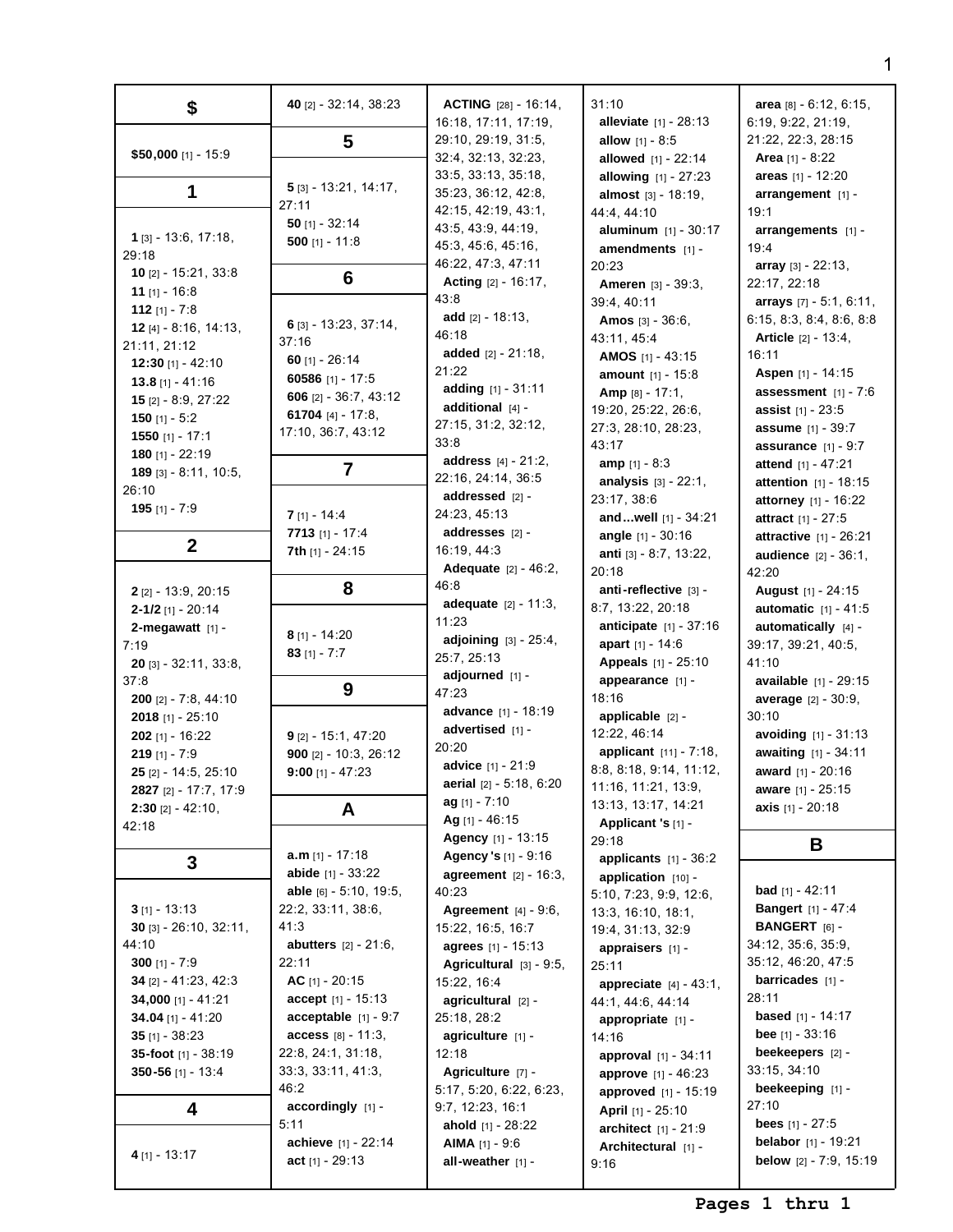**bending** [1] - 30:17 **benefit** [1] - 27:17 **best** [3] - 19:14, 26:3, 27:19 **better** [2] - 19:10, 42:9 **big** [2] - 36:16, 44:15 **biggest** [1] - 46:6 **bit** [2] - 21:20, 42:9 **Bloomington** [10] - 11:9, 12:7, 13:7, 16:22, 17:7, 17:10, 26:1, 36:7, 41:21, 43:12 **blow** [1] - 5:22 **blow -up** [1] - 5:22 **BOARD** [1] - 30:5 **board 's** [1] - 18:14 **bond** [1] - 15:13 **books** [1] - 20:2 **borne** [1] - 18:8 **boundary** [3] - 21:5, 22:15, 23:14 **brief** [2] - 17:16, 19:20 **brought** [2] - 20:12,  $24.17$ **building** [3] - 18:6, 31:7, 46:6 **Building** [2] - 9:11, 14:22 **burden** [1] - 44:15 **bushes** [1] - 26:18 **business** [1] - 37:17 **butterflies** [1] - 27:6 **BY** [5] - 17:21, 24:11, 30:5, 36:21, 43:15 **C Canada** [2] - 20:7, 25:23 **CAPODICE** [10] - 17:6, 17:9, 24:8, 24:11, 29:12, 34:19, 35:8, 35:11, 35:14, 35:15 **Capodice** [6] - 17:7, 17:9, 17:10, 18:16, 29:11 **Capodices** [1] - 43:17 **Carlton** [1] - 47:14 **CARLTON** [1] -  $47.15$ **carry** [2] - 31:1, 31:3 **case** [7] - 5:6, 5:7, 17:12, 25:21, 37:1,

38:11, 42:21

**Case** [1] - 47:1 **case...both** [1] - 19:13 **cash** [1] - 15:12 **cell** [1] - 8:1 **Center** [1] - 16:22 **center** [1] - 14:6 **certification** [1] - 40:1 **certified** [3] - 11:13, 13:10, 15:4 **certify** [1] - 16:2 **CHAIR** [28] - 16:14, 16:18, 17:11, 17:19, 29:10, 29:19, 31:5, 32:4, 32:13, 32:23, 33:5, 33:13, 35:18, 35:23, 36:12, 42:8, 42:15, 42:19, 43:1, 43:5, 43:9, 44:19, 45:3, 45:6, 45:16, 46:22, 47:3, 47:11 **Chair** [2] - 16:17, 43:8 **changed** [1] - 22:23 **changes** [1] - 46:6 **characteristics** [1] - 14:18 **checked** [1] - 41:17 **choice** [1] - 26:4 **chose** [2] - 21:8, 25:22 **citizen** [1] - 27:2 **citizens** [1] - 26:22 **clarify** [1] - 31:6 **Clay** [2] - 17:3, 27:21 **clean** [1] - 19:22 **cleaner** [1] - 22:10 **clients ...you'd** [1] - 19:12 **close** [4] - 22:13, 22:17, 22:21, 26:13 **closer** [1] - 23:13 **closest** [1] - 28:17 **closing** [2] - 44:23, 45:4 **coating** [3] - 8:7, 13:22, 20:18 **Colorado** [2] - 17:2, 34:3 **combination** [1] - 26:17 **comfort** [2] - 7:16, 45:12 **coming** [7] - 20:16, 23:3, 31:6, 32:6, 34:23, 39:6, 44:1 **commend** [1] - 35:12 **commended** [1] - 19:16

**comments** [1] - 18:17 **commercial** [2] - 12:19, 25:17 **Commissioner** [2] - 12:7, 13:8 **Common** [1] - 14:15 **common** [1] - 24:22 **communication** [4] - 5:12, 5:14, 8:19, 12:6 **community** [2] - 29:6, 29:22 **community -minded**  $[1] - 29:22$ **companies** [2] - 25:22, 26:4 **company** [7] - 9:10, 15:2, 15:6, 15:21, 15:23, 25:23, 34:7 **compatible** [2] - 12:17, 21:1 **competent** [2] - 11:18, 13:19 **complete** [1] - 13:14 **completed** [1] - 7:6 **completely** [1] - 35:9 **completion** [2] - 9:12, 14:23 **compliance** [1] - 13:5 **comply** [1] - 16:3 **compromise** [1] - 25:14 **concept** [1] - 18:23 **concern** [2] - 25:1, 28:8 **concerned** [1] - 25:2 **concerning** [1] - 45:8 **concerns** [12] - 19:15, 21:2, 22:16, 26:2, 26:6, 28:13, 28:23, 34:13, 34:14, 35:4, 44:4 **concludes** [2] - 16:13, 24:4 **conclusion** [1] - 13:2 **concur** [1] - 29:21 **condition** [3] - 15:1, 15:17, 41:9 **conditions** [1] - 33:21 **conducted** [1] - 9:14 **conformance** [2] - 12:13, 46:12 **conforms** [2] - 12:22, 46:14 **congestion** [1] - 12:2 **coniferous** [5] - 8:12, 8:14, 10:6, 14:4,

14:8 **connects** [1] - 39:8 **Conservation** [3] - 5:5, 10:16, 14:2 **considered** [2] - 24:15, 28:2 **considering** [1] - 28:4 **construct** [1] - 16:2 **construction** [24] - 11:17, 12:9, 13:8, 13:11, 13:15, 13:18, 21:19, 21:22, 21:23, 22:3, 22:23, 23:3, 23:15, 23:19, 27:21, 28:9, 28:12, 28:15, 28:16, 28:18, 32:2, 32:18, 32:20, 33:3 **constructive** [1] - 18:6 **consultation** [2] - 9:2, 13:14 **contact** [3] - 9:10, 14:20, 28:19 **contacted** [3] - 19:2, 25:22, 33:15 **contacts** [1] - 19:8 **contain** [1] - 8:1 **contained** [1] - 16:6 **continue** [4] - 10:11, 10:13, 10:23, 11:1 **contractor** [3] - 11:18, 13:19, 28:20 **control** [2] - 40:14, 40:22 **corn** [3] - 6:7, 6:9, 6:18 **corner** [1] - 22:11 **cost** [2] - 15:3, 15:8 **costs** [2] - 15:5, 15:14 **County** [13] - 5:9, 9:8, 10:16, 11:22, 14:2, 15:2, 15:12, 16:2, 16:5, 18:4, 25:9, 26:22, 47:18 **county** [1] - 7:21 **couple** [2] - 37:22, 37:23 **cracking** [1] - 30:16 **craft** [1] - 33:8 **creates** [1] - 10:2 **credit** [2] - 15:11, 19:11 **crews** [1] - 33:9 **criteria** [1] - 14:17 **critical** [1] - 24:16 **crop** [5] - 7:3, 10:12, 11:1, 27:18, 28:6 **crops** [1] - 28:5

**crushed** [1] - 23:21 **curiosity** [2] - 39:11, 39:22 **curious** [5] - 30:1, 33:14, 37:13, 38:17, 42:2 **current** [1] - 40:4

### **D**

**damaged** [2] - 11:17, 13:18 **dangerous** [1] - 41:9 **days** [3] - 26:5, 37:22, 38:9 **DC** [1] - 20:15 **dead** [1] - 30:15 **deadline** [1] - 5:11 **deal** [1] - 36:16 **Dean** [1] - 47:8 **DEAN** [5] - 29:21, 30:7, 31:4, 47:2, 47:9 **decades** [1] - 27:23 **decibels** [1] - 26:14 **decided** [1] - 38:4 **deciduous** [8] - 8:12, 8:16, 10:7, 14:5, 14:12, 21:7, 21:14, 23:12 **decision** [1] - 24:17 **decision -making** [1] - 24:17 **decommissioning** [5] - 9:4, 15:5, 15:7, 15:8, 15:14 **dedicated** [2] - 8:23, 27:7 **deep** [1] - 27:22 **defective** [1] - 31:3 **delivered** [1] - 5:6 **deliveries** [2] - 32:19, 32:22 **delivery** [6] - 22:2, 22:4, 23:2, 23:5, 23:6, 32:1 **Denver** [1] - 17:2 **Department** [7] - 5:13, 8:19, 9:6, 9:11, 11:22, 14:22, 15:23 **department** [1] - 5:15 **design** [1] - 20:23 **designate** [1] - 23:4 **designed** [2] - 8:7,  $12.2$ **desirable** [5] - 10:11, 10:13, 10:23, 11:2,  $12.20$ **details** [1] - 34:17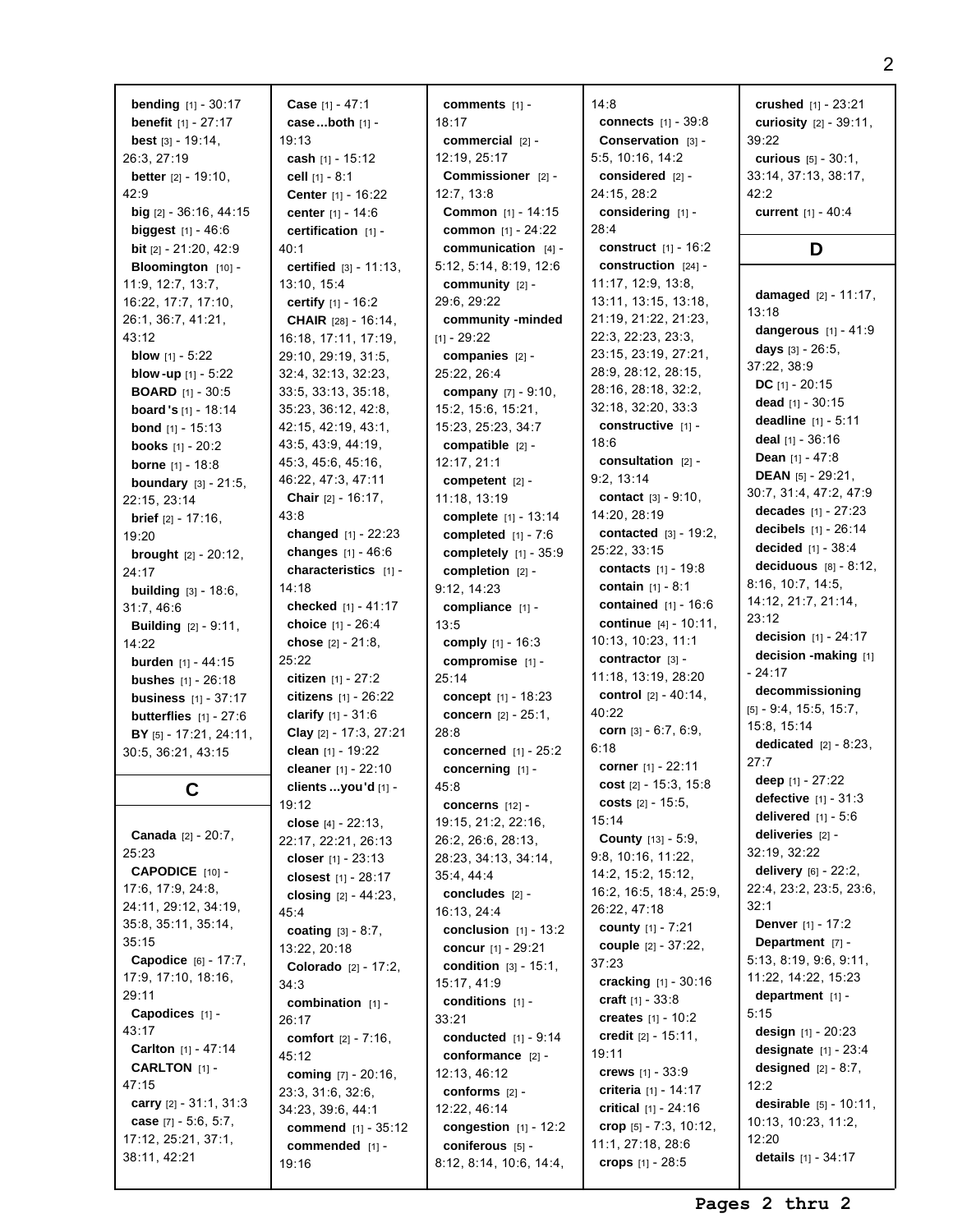**detention /retention** [2] - 11:13, 13:11 **determined** [1] -15:8 **detrimental** [2] - 7:15, 45:11 **devaluation** [1] - 25:6 **develop** [1] - 20:4 **developed** [1] - 34:2 **developers** [1] - 20:3 **development** [4] - 10:19, 11:11, 19:2, 45:22 **Development** [3] - 8:4, 16:8, 17:1 **Dick** [1] - 20:22 **DICK** [11] - 29:17, 35:22, 36:8, 47:4, 47:6, 47:8, 47:10, 47:12, 47:14, 47:16, 47:18 **die** [1] - 37:5 **dies** [2] - 36:22, 37:8 **different** [6] - 5:8, 14:10, 14:14, 19:1, 20:5, 38:2 **diligence** [1] - 25:19 **diminish** [1] - 9:21 **direction** [1] - 35:7 **disconnect** [2] - 39:17, 39:21 **discovered** [1] - 27:8 **discretion** [1] - 15:13 **discussed** [2] - 24:22, 27:12 **discussion** [1] - 18:7 **dispatch** [1] - 40:13 **distance** [1] - 12:5 **District** [10] - 5:5, 5:17, 5:20, 6:22, 6:23, 10:17, 11:9, 12:23, 14:2, 46:15 **district** [4] - 10:21, 12:13, 46:1, 46:12 **documents** [1] - 16:9 **doubts** [1] - 44:21 **Douglas** [1] - 14:10 **down** [6] - 21:20, 31:6, 34:4, 41:10, 46:7, 46:21 **drainage** [3] - 11:4, 11:11, 46:3 **drivable** [1] - 23:22 **drive** [2] - 31:16, 38:6 **Drive** [2] - 11:9, 17:4 **driven** [1] - 37:20 **drivers** [2] - 23:5, 32:1

**driving** [3] - 33:2, 37:11, 37:15 **drop** [2] - 39:19, 41:12 **drops** [1] - 39:13 **due** [1] - 25:19 **E e-mails** [1] - 29:2 **earth** [1] - 27:5 **east** [5] - 6:11, 7:3, 11:8, 22:14, 23:14 **Eastern** [1] - 14:11 **easy** [1] - 39:15 **EcoCAT** [1] - 8:19 **edge** [2] - 6:6, 6:10 **effect** [3] - 25:6, 25:16, 30:12 **effective** [1] - 21:17 **effort** [1] - 35:13 **egress** [2] - 12:1, 46:9 **eight** [5] - 8:15, 14:8, 38:8, 38:10, 38:14 **electrical** [2] - 9:23, 22:20 **eliminate** [1] - 31:19 **employ** [1] - 33:1 **employing** [1] - 28:12 **encourages** [2] - 10:15, 14:1 **end** [6] - 18:3, 22:9, 23:12, 23:18, 24:2,  $24.17$ **endanger** [2] - 7:15, 45:11 **endangered** [1] - 8:21 **ended** [1] - 35:3 **energy** [3] - 19:22, 28:6, 29:8 **engineer** [2] - 15:4, 15:9 **enjoy** [1] - 27:13 **enjoyment** [2] - 9:19, 45:18 **enrich** [2] - 27:4, 28:1 **entire** [1] - 44:3 **entirely** [1] - 31:13 **entrance** [4] - 12:5, 12:8, 13:6, 28:15 **environmentally** [1] - 27:9 **equal** [1] - 26:15 **equipment** [6] - 22:21, 32:12, 40:2, 16:5 46:3

40:11, 40:12, 40:22 **escrow** [1] - 15:12 **establish** [1] - 7:19 **establishing** [1] **establishment** [3] -12:11, 12:16, 46:10 **estimate** [3] - 15:5, 15:15, 33:7 **estimated** [1] - 15:7 **evaluation** [1] - 7:5 **event** [1] - 30:20 **evergreen** [4] - 21:7, 21:12, 21:14, 23:13 **evidence** [1] - 25:5 **exact** [2] - 32:9, 34:3 **exceed** [1] - 16:6 **except** [1] - 43:5 **expect** [2] - 19:12, 32:21 **experience** [2] - 11:19, 13:19 **expert** [1] - 25:10 **explain** [1] - 17:23 **exposure** [1] - 14:19 **extra** [2] - 44:6 **F facilities** [2] - 11:4, **facility** [9] - 7:20, 7:22, 8:1, 9:13, 10:1, 11:15, 14:23, 16:12 **facing** [2] - 6:4, 6:5 **fact** [2] - 18:15, 46:6 **fail** [1] - 41:6 **fail-safes** [1] - 41:6 **family** [3] - 7:1, 7:4, 29:4 **farm** [10] - 11:20, 12:10, 13:20, 27:7, 27:13, 27:20, 27:22, 28:1, 28:5, 34:2 **farms** [1] - 34:1 **fault** [2] - 39:12, 39:18 **feet** [23] - 5:2, 8:9, 8:11, 8:15, 8:16, 10:3, 10:5, 11:8, 14:6, 14:8, 14:13, 15:18, 21:11, 21:12, 22:19, 26:10, 26:12, 27:22, 37:8, 44:10, 46:21 **felt** [2] - 34:14, 42:10 **fence** [4] - 6:7, 23:16, 41:2 **few** [3] - 20:13, 26:20, 28:9

**field** [4] - 11:17, 13:18, 27:12, 28:7 **fields** [1] - 27:6 **file** [3] - 9:11, 14:21, 19:5 **filing** [1] - 5:6 **fill** [1] - 26:20 **fills** [1] - 26:21 **financial** [2] - 9:7, 44:15 **financing** [2] - 15:7, 15:10 **Fir** [1] - 14:10 **Fire** [1] - 11:9 **fire** [1] - 11:10 **five** [3] - 15:18, 38:8, 46:21 **fix** [1] - 30:23 **flaggers** [1] - 28:12 **floodplain** [2] - 22:13, 23:14 **flowers** [1] - 33:20 **fluctuation** [1] - 41:8 **fly** [1] - 25:23 **follow** [3] - 8:5, 16:8, 29:13 **following** [3] - 13:5, 18:20, 27:1 **follows** [1] - 7:13 **form** [1] - 15:11 **forth** [1] - 13:4 **four** [1] - 38:7 **frame** [1] - 30:18 **friendly** [4] - 27:9, 33:16, 33:17, 34:4 **front** [3] - 18:1, 20:12, 21:2 **frontage** [1] - 11:8 **full** [1] - 40:21 **G garden** [1] - 26:21 **gardens** [1] - 25:4 **gathering** [1] - 24:22 **generally** [3] - 23:20, 30:19, 32:19 **generating** [4] - 7:19, 7:22, 11:15, 16:11 **generations** [1] - 26:23

**Geographic** [1] -

**geotech** [1] - 23:21 **geotechnical** [1] -

**glass** [1] - 30:17 **govern** [1] - 12:16

9:16

38:5

**gravel** [1] - 31:10 **great** [2] - 29:3, 34:8 **greater** [2] - 15:9, 22:15 **grid** [2] - 40:6, 41:8 **ground** [3] - 8:2, 27:17, 27:20 **groundcover** [3] - 10:14, 27:4, 34:4 **Groundcover** [1] - 13:23 **Group** [1] - 17:4 **grow** [1] - 21:16 **grows** [1] - 37:7 **guard** [1] - 28:11 **guess** [1] - 42:12 **guys** [22] - 16:15, 17:12, 18:2, 36:23, 37:10, 38:16, 39:7, 39:16, 39:20, 40:11, 41:15, 41:16, 41:19, 41:22, 42:2, 42:8, 44:1, 44:2, 44:5, 44:6, 44:13, 44:22

## **H**

**Hackberry** [1] - 14:15 **hail** [7] - 30:7, 30:8, 30:9, 30:10, 30:11, 30:14, 30:15 **handed** [1] - 35:15 **handout** [1] - 35:17 **happy** [2] - 33:22, 44:13 **hard** [1] - 21:12 **hardiness** [1] - 14:17 **harvested** [1] - 28:5 **Health** [1] - 11:22 **health** [3] - 5:15, 7:15, 45:11 **heard** [4] - 5:7, 10:4, 26:16, 34:7 **hearing** [4] - 18:3, 18:17, 26:5, 34:14 **height** [7] - 8:9, 8:15, 8:17, 14:9, 14:13, 21:10, 21:13 **help** [1] - 21:23 **helped** [1] - 35:7 **Hendrix** [7] - 11:8, 22:5, 22:9, 23:4, 24:2, 31:21, 33:12 **hiring** [1] - 15:3 **Historic** [2] - 9:15, 13:14 **hives** [1] - 34:6 **hold** [1] - 20:1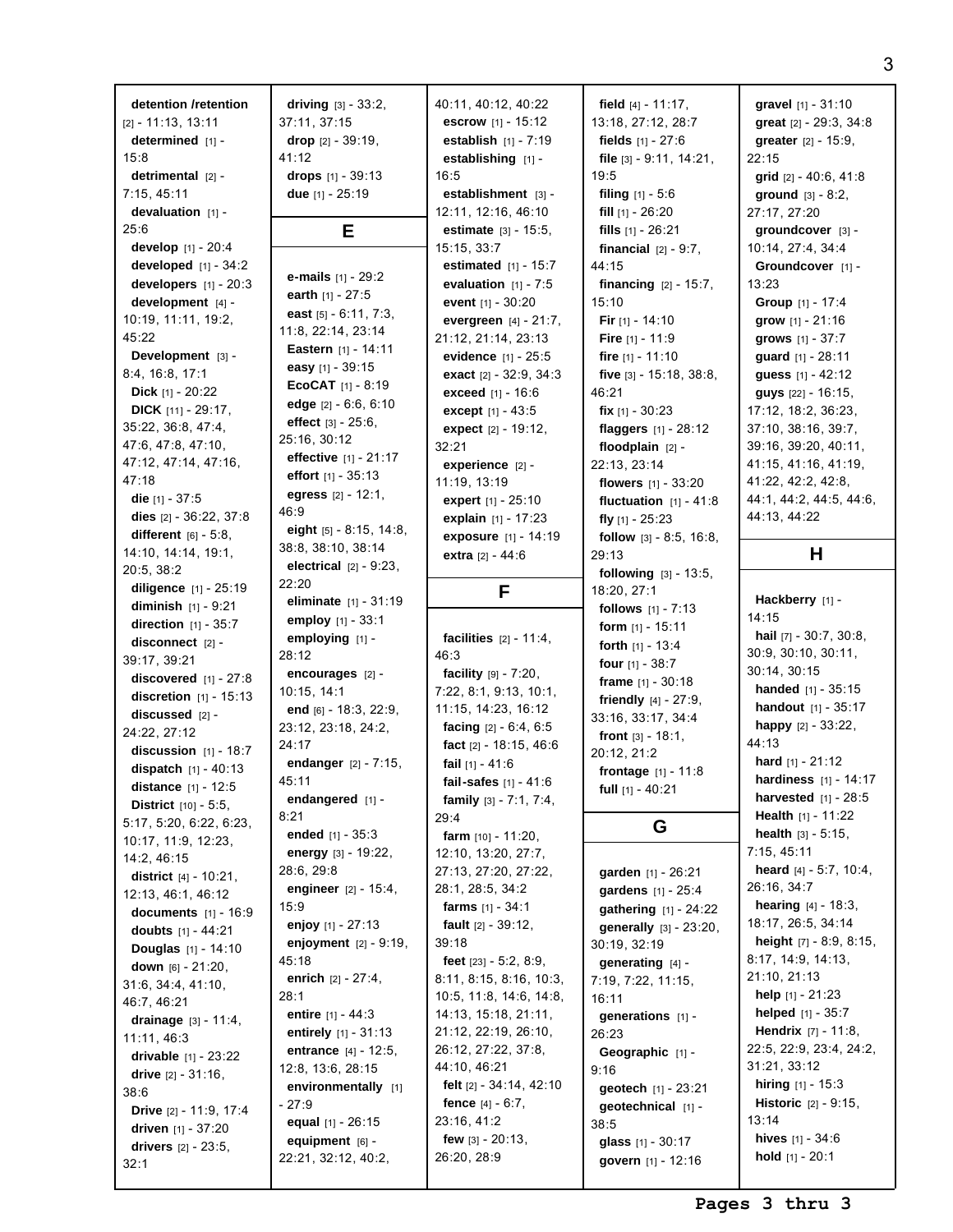**home** [1] - 26:1 **homes** [1] - 26:19 **honey** [1] - 34:5 **honor** [1] - 29:3 **hoping** [1] - 29:5 **hour** [2] - 23:2, 31:22 **hours** [5] - 37:10, 37:18, 38:8, 38:10, 38:14 **house** [1] - 34:23 **human** [1] - 26:15 **humming** [1] - 10:2 **hundred** [1] - 7:7 **husband** [1] - 26:23 **I I-74** [8] - 5:21, 6:2, 6:13, 7:2, 22:21, 26:13, 27:22, 38:17 **idea** [3] - 31:17, 38:20, 43:21 **Illinois** [16] - 5:13, 8:19, 8:22, 8:23, 9:6, 9:15, 13:14, 15:3, 15:23, 17:5, 17:7, 17:10, 25:11, 27:18, 36:7, 43:12 **imagine** [1] - 37:21 **immediate** [1] -45:19 **immediately** [2] -18:20, 18:21 **Impact** [3] - 9:5, 15:22, 16:4 **impact** [3] - 22:11, 22:22, 25:3 **impede** [2] - 10:19, 45:22 **imposing** [1] - 23:1 **include** [3] - 14:9, 14:13, 28:10 **included** [1] - 25:8 **includes** [2] - 9:5, 10:14 **including** [1] - 16:10 **incorporated** [2] - 27:10, 28:1 **independent** [1] - 19:23 **India** [1] - 20:7 **indicated** [1] - 20:22 **indicates** [4] - 7:23, 8:8, 8:20, 9:9 **indicating** [1] - 5:16 **industrial** [1] - 12:20 **informal** [1] - 34:16 **information** [2] - 19:20, 24:16

**Information** [1] - 9:17 **infrastructure** [1] - 15:18 **ingress** [2] - 12:1, 46:9 **injection** [1] - 27:14 **injurious** [2] - 9:19, 45:18 **inside** [1] - 41:2 **install** [1] - 41:1 **installed** [3] - 10:17, 13:22, 14:3 **instructing** [1] - 32:1 **insurance** [1] - 31:3 **intend** [1] - 20:1 **intended** [1] - 35:1 **intent** [2] - 12:13, 46:12 **intention** [1] - 18:6 **interconnection** [1] -40:23 **interests** [1] - 24:23 **introduced** [1] - 21:5 **Inventory** [1] - 8:22 **inverter** [1] - 20:16 **inverters** [1] - 40:5 **involves** [1] - 23:20 **IPP** [3] - 19:22, 20:1 **irrevocable** [1] - 15:11 **isolate** [1] - 39:15 **issuance** [1] - 16:1 **issued** [5] - 11:14, 12:9, 13:8, 13:12, 13:16 **issues** [2] - 24:15, 24:23 **issues /complaints** [2] - 9:12, 14:23 **J Japan** [1] - 20:7 **John** [7] - 17:9, 18:16, 18:21, 19:7, 19:13, 29:11, 34:13 **K keep** [3] - 23:22, 32:2, 37:17 **kept** [2] - 9:11, 14:21 **kill** [1] - 39:15 **kind** [4] - 36:23, 37:13, 38:12, 39:7 **kitchen** [1] - 26:2 **knows** [1] - 39:5

**Kuritz** [1] - 47:6 **KURITZ** [1] - 47:7 **kV** [1] - 41:23 **L Land** [1] - 9:1 **land** [9] - 6:22, 7:1, 7:5, 7:10, 10:12, 11:1, 12:17, 25:14, 28:3 **landowner** [1] -25:13 **landscape** [1] - 21:9 **landscaping** [1] - 37:3 **last** [16] - 5:7, 18:3, 20:13, 21:3, 22:17, 32:5, 34:7, 34:14, 36:8, 41:14, 41:15, 42:18, 42:22, 43:20, 45:14, 46:21 **laydown** [1] - 23:15 **layer** [1] - 23:21 **leading** [1] - 19:22 **learn** [1] - 39:4 **least** [1] - 15:16 **left** [2] - 6:14, 18:4 **LENZ** [6] - 16:21, 18:13, 29:11, 29:15, 42:17, 45:1 **Lenz** [2] - 16:21, 29:22 **LESA** [3] - 5:5, 7:6, 7:11 **less** [2] - 22:10, 32:22 **letter** [1] - 15:11 **level** [1] - 37:14 **licensed** [1] - 25:11 **life** [2] - 11:19, 13:20 **lights** [1] - 28:11 **likely** [3] - 10:4, 22:10, 32:22 **limit** [3] - 23:2, 31:21, 32:3 **Linden** [1] - 14:15 **line** [21] - 8:11, 8:13, 10:6, 10:8, 14:6, 19:1, 21:7, 21:22, 22:18, 22:19, 23:16, 26:18, 39:12, 39:13, 39:20, 40:4, 40:15, 41:2, 41:3, 41:20, 41:21 **lines** [2] - 38:17,  $40.19$ **list** [1] - 36:15 **listed** [1] - 8:21 **listening** [1] - 35:4 **live** [2] - 28:21, 29:7

**local** [4] - 21:1, 28:19, 34:5, 34:10 **located**  $[9] - 6:23$ . 8:11, 10:2, 10:5, 12:14, 22:5, 22:18, 22:20, 23:15 **location** [3] - 9:2, 12:16, 12:19 **logical** [1] - 28:6 **logistics** [1] - 21:23 **look** [1] - 5:18 **looking** [5] - 32:11, 32:18, 37:6, 38:11, 38:13 **loss** [2] - 40:3, 40:4 **loud** [1] - 37:20 **love** [1] - 44:20 **loves** [2] - 43:21, 44:12 **low** [3] - 7:10, 7:11, 28:2 **LUKE** [2] - 17:21, 36:20 **Luke** [2] - 16:23, 19:2 **M**

**M-c-L-a-u-g-h-l-i-n**  $[1] - 36:11$ **mails** [1] - 29:2 **main** [1] - 19:23 **maintenance** [3] - 12:12, 37:4, 46:11 **maker** [1] - 34:5 **managed** [1] - 22:12 **mandated** [1] - 40:22 **manually** [1] - 41:4 **map** [2] - 5:16, 5:19 **Maple** [1] - 17:4 **materials** [1] - 24:18 **matter** [1] - 25:17 **max** [1] - 38:7 **maximum** [1] - 8:9 **McGLAUGHLIN** [1] -  $42.5$ **McHenry** [1] - 25:9 **McLaughlin** [11] - 36:6, 36:10, 36:13, 36:21, 42:22, 43:3, 43:11, 43:15, 45:5 **McLean** [3] - 10:16, 14:2, 26:22 **means** [1] - 7:9 **measures** [2] - 11:23, 46:8 **meet** [2] - 7:20, 47:19 **meets** [1] - 13:3

**megawatts** [2] - 20:14, 20:15 **MeritCorp** [1] - 17:4 **messed** [1] - 27:20 **met** [8] - 7:17, 9:22, 10:21, 11:6, 12:3, 12:14, 13:1, 19:3 **midnight** [1] - 18:21 **might** [1] - 35:9 **Mike** [1] - 42:17 **mile** [1] - 23:1 **miles** [1] - 31:22 **minded** [1] - 29:22 **minimize** [1] - 12:2 **minimum** [4] - 8:15, 8:16, 14:8, 14:13 **Mitigation** [3] - 9:5, 15:22, 16:4 **mix** [6] - 21:7, 21:8, 21:14, 23:12, 33:16, 33:17 **mixture** [2] - 14:9, 14:14 **modules** [1] - 20:17 **moisture** [1] - 14:18 **monitoring** [2] - 30:20, 37:3 **month** [5] - 5:7, 18:16, 21:3, 37:15, 41:15 **month 's** [1] - 43:20 **months** [5] - 20:13, 28:9, 32:16, 32:19, 32:21 **morals** [2] - 7:16, 45:11 **morning** [4] - 37:15, 37:17, 47:19, 47:20 **most** [2] - 12:20, 28:6 **mostly** [1] - 21:15 **mount** [1] - 8:4 **mounted** [1] - 8:2 **move** [3] - 21:21, 28:16, 46:23 **moved** [6] - 5:1, 24:2, 26:10, 26:12, 28:14, 44:9 **moving** [1] - 31:18 **MR** [62] - 16:21, 16:23, 17:3, 17:9, 17:14, 18:13, 19:19, 29:11, 29:12, 29:15, 29:17, 29:21, 30:6, 30:7, 30:9, 31:4, 31:9, 31:12, 31:14, 31:20, 31:23, 32:8, 32:17, 33:4, 33:7, 33:14, 33:19, 34:12, 35:6, 35:9, 35:12, 35:15,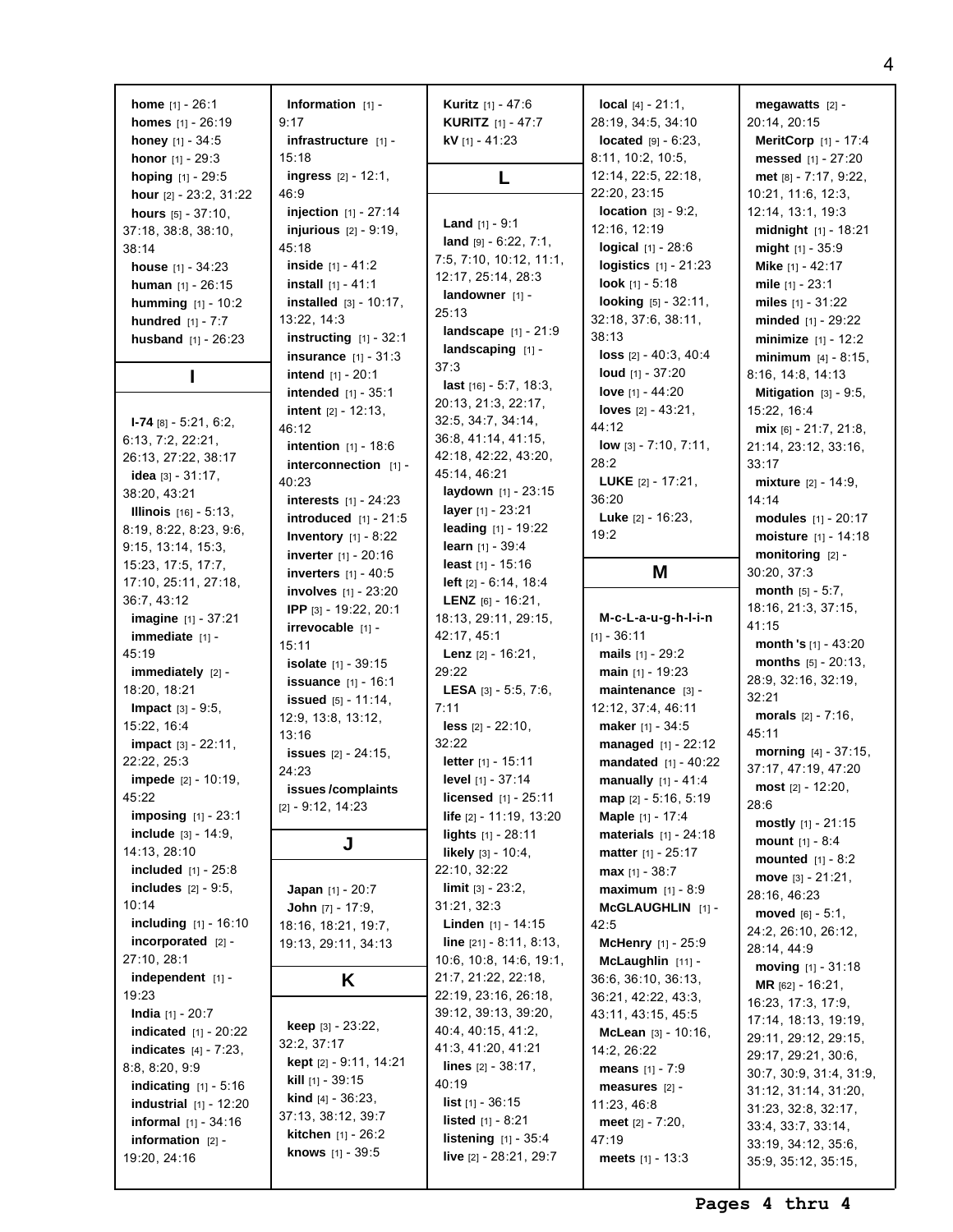| 35:22, 36:8, 36:10,<br>36:13, 36:21, 42:5,<br>42:13, 42:17, 42:22,<br>43:3, 43:11, 44:18,<br>45:1, 45:5, 45:13,<br>46:20, 46:23, 47:2,<br>47:4, 47:5, 47:6, 47:7,<br>47:8, 47:9, 47:10,<br>47:12, 47:13, 47:14,<br>47:16, 47:18<br>MRS [6] - 17:6, 24:8,<br>34:19, 35:8, 35:11,<br>35:14<br>$MS$ [3] - 36:6, 47:15,<br>47:17 | 26:6, 26:7, 35:7<br>next [6] - 18:20,<br>19:3, 19:19, 20:21,<br>23:9, 33:11<br>nice $[1] - 35:13$<br><b>night</b> $[1]$ - 18:22<br><b>nobody</b> $[4] - 39:4$ ,<br>43:21, 43:22, 44:12<br>noise $[2] - 10:2$ ,<br>37:14<br><b>normally</b> $[1] - 31:1$<br>North [1] - 16:22<br>north [18] - 5:21, 6:1,<br>6:6, 6:8, 6:10, 6:19,<br>7:1, 8:11, 8:13, 10:6,<br>10:7, 14:6, 18:23, | $\overline{\phantom{a}}$<br>۷<br>$\overline{\phantom{a}}$<br>۷<br>ć |
|------------------------------------------------------------------------------------------------------------------------------------------------------------------------------------------------------------------------------------------------------------------------------------------------------------------------------|----------------------------------------------------------------------------------------------------------------------------------------------------------------------------------------------------------------------------------------------------------------------------------------------------------------------------------------------------------------------------------|---------------------------------------------------------------------|
| N                                                                                                                                                                                                                                                                                                                            | 22:6, 23:12, 26:18,<br>31:15                                                                                                                                                                                                                                                                                                                                                     |                                                                     |
| <b>name</b> [3] - 36:5,<br>36:8, 43:10                                                                                                                                                                                                                                                                                       | <b>northern</b> $[6] - 20:8$ ,<br>21:5, 21:6, 21:21,                                                                                                                                                                                                                                                                                                                             |                                                                     |
| <b>names</b> [1] - 16:19                                                                                                                                                                                                                                                                                                     | 22:11, 22:15<br>Norway [1] - 14:10                                                                                                                                                                                                                                                                                                                                               |                                                                     |
| NARRATIVE [3] -                                                                                                                                                                                                                                                                                                              | notice [1] - 19:5                                                                                                                                                                                                                                                                                                                                                                |                                                                     |
| 17:20, 24:10, 43:14                                                                                                                                                                                                                                                                                                          | notices [1] - 41:7                                                                                                                                                                                                                                                                                                                                                               |                                                                     |
| native [1] - 10:15<br>Natural [3] - 5:13,                                                                                                                                                                                                                                                                                    | number [4] - 28:19,                                                                                                                                                                                                                                                                                                                                                              |                                                                     |
| 8:20, 8:22                                                                                                                                                                                                                                                                                                                   | 32:5, 32:9, 33:1                                                                                                                                                                                                                                                                                                                                                                 | 2                                                                   |
| nature [1] - 12:18                                                                                                                                                                                                                                                                                                           | numerous [1] -<br>20:13                                                                                                                                                                                                                                                                                                                                                          |                                                                     |
| Nature [1] - 8:23                                                                                                                                                                                                                                                                                                            |                                                                                                                                                                                                                                                                                                                                                                                  | ξ                                                                   |
| nearby [9] - 8:14,                                                                                                                                                                                                                                                                                                           | O                                                                                                                                                                                                                                                                                                                                                                                | 2                                                                   |
| 10:4, 10:8, 10:10,<br>10:12, 10:22, 11:1,                                                                                                                                                                                                                                                                                    |                                                                                                                                                                                                                                                                                                                                                                                  | ă                                                                   |
|                                                                                                                                                                                                                                                                                                                              |                                                                                                                                                                                                                                                                                                                                                                                  |                                                                     |
|                                                                                                                                                                                                                                                                                                                              |                                                                                                                                                                                                                                                                                                                                                                                  |                                                                     |
| 14:7, 26:19                                                                                                                                                                                                                                                                                                                  | o'clock [1] - 47:20                                                                                                                                                                                                                                                                                                                                                              |                                                                     |
| <b>nearest</b> $[1] - 10:3$<br>necessarily [1] -                                                                                                                                                                                                                                                                             | objectors [1] - 18:18<br>observation [1] -                                                                                                                                                                                                                                                                                                                                       | ć                                                                   |
| 43:22                                                                                                                                                                                                                                                                                                                        | 23:5                                                                                                                                                                                                                                                                                                                                                                             | ă                                                                   |
| <b>necessary</b> $[4] - 11:4$ ,                                                                                                                                                                                                                                                                                              | <b>obtain</b> $[1] - 12:8$                                                                                                                                                                                                                                                                                                                                                       |                                                                     |
| 28:12, 34:15, 46:3                                                                                                                                                                                                                                                                                                           | obtained [2] - 11:21,                                                                                                                                                                                                                                                                                                                                                            |                                                                     |
| need [9] - 9:8, 10:17,                                                                                                                                                                                                                                                                                                       | 13:7                                                                                                                                                                                                                                                                                                                                                                             | $\overline{\phantom{a}}$                                            |
| 11:16, 12:7, 14:21,                                                                                                                                                                                                                                                                                                          | obviously [5] -                                                                                                                                                                                                                                                                                                                                                                  |                                                                     |
| 22:4, 36:5, 43:6,<br>46:18                                                                                                                                                                                                                                                                                                   | 23:18, 24:1, 33:21,                                                                                                                                                                                                                                                                                                                                                              |                                                                     |
| <b>needed</b> $[5] - 15:15$ ,                                                                                                                                                                                                                                                                                                | 37:7, 38:15                                                                                                                                                                                                                                                                                                                                                                      |                                                                     |
| 31:2, 40:14, 40:15,                                                                                                                                                                                                                                                                                                          | occur $[1] - 15:16$<br>OF [2] - 30:6, 36:20                                                                                                                                                                                                                                                                                                                                      | ć                                                                   |
| 42:11                                                                                                                                                                                                                                                                                                                        | offer [1] - 29:14                                                                                                                                                                                                                                                                                                                                                                |                                                                     |
| <b>needs</b> $[1] - 14:3$                                                                                                                                                                                                                                                                                                    | <b>office</b> $[2] - 40:13$ ,                                                                                                                                                                                                                                                                                                                                                    | t,                                                                  |
| neighborhood [14] -                                                                                                                                                                                                                                                                                                          | 47:20                                                                                                                                                                                                                                                                                                                                                                            |                                                                     |
| 21:1, 25:3, 25:15,                                                                                                                                                                                                                                                                                                           | offices [1] - 20:6                                                                                                                                                                                                                                                                                                                                                               |                                                                     |
| 25:17, 25:19, 26:7,                                                                                                                                                                                                                                                                                                          | oir $[1] - 38:23$                                                                                                                                                                                                                                                                                                                                                                |                                                                     |
| 28:21, 29:7, 34:21,                                                                                                                                                                                                                                                                                                          | one $[17] - 6:1, 20:3,$                                                                                                                                                                                                                                                                                                                                                          |                                                                     |
| 34:22, 36:14, 36:17,<br>42:6, 43:19                                                                                                                                                                                                                                                                                          | 21:15, 30:1, 33:1,                                                                                                                                                                                                                                                                                                                                                               | ć                                                                   |
| $neighbors$ [15] -                                                                                                                                                                                                                                                                                                           | 33:21, 34:20, 35:1,<br>36:22, 37:5, 37:9,                                                                                                                                                                                                                                                                                                                                        |                                                                     |
| 18:17, 19:9, 19:16,                                                                                                                                                                                                                                                                                                          | 38:4, 42:22, 44:4,                                                                                                                                                                                                                                                                                                                                                               |                                                                     |
| 22:23, 24:19, 24:21,                                                                                                                                                                                                                                                                                                         | 45:8, 46:5, 46:21                                                                                                                                                                                                                                                                                                                                                                |                                                                     |
| 26:4, 26:10, 26:11,                                                                                                                                                                                                                                                                                                          | ones $[1] - 39:6$                                                                                                                                                                                                                                                                                                                                                                | ź                                                                   |
| 26:16, 28:17, 28:22,                                                                                                                                                                                                                                                                                                         | <b>ongoing</b> [1] - 37:4                                                                                                                                                                                                                                                                                                                                                        |                                                                     |
| 34:16, 34:20, 44:7                                                                                                                                                                                                                                                                                                           | open [2] - 6:19,                                                                                                                                                                                                                                                                                                                                                                 | ć                                                                   |
| never [1] - 31:16<br>new $[5] - 5:10$ , 18:23,                                                                                                                                                                                                                                                                               | 40:16<br>operating [2] - 40:8,                                                                                                                                                                                                                                                                                                                                                   | ć                                                                   |

41:9 **operation** [4] - 12:12, 12:17, 22:22, 46:11 **operations** [1] - 37:4 **or..** [1] - 37:15 **order** [1] - 21:21 **orderly** [2] - 10:19, 45:22 **ordinance** [1] - 7:13 **originally** [1] - 31:17 **outlined** [1] - 5:22 **outside** [2] - 23:16, 41:2 **overhead** [2] - 38:16, 38:20 **overview** [1] - 20:9 **own** [2] - 26:2, 27:7 **owner** [1] - 20:5 **P p.m** [1] - 48:1 **packet** [3] - 24:18, 25:8, 35:16 **panel** [1] - 30:15 **panels** [9] - 8:2, 8:3, 8:10, 10:5, 13:21, 26:9, 30:8, 30:12, 32:10 **parent** [1] - 9:10 **park** [2] - 33:11, 33:12 **part** [4] - 10:1, 37:4, 37:21, 39:23 **participate** [1] - 29:4 **participation** [1] - 43:2 **particularly** [1] - 19:13 **partnership** [2] - 34:2, 34:5 **parts** [1] - 31:3 **pass** [3] - 5:5, 5:14, 5:17 **past** [1] - 34:1 **patterns** [1] - 11:11 **pay** [1] - 15:3 **people** [3] - 29:6, 33:1, 40:10 **per** [1] - 31:22 **performance** [1] - 15:13 **performed** [1] - 23:17 **perhaps** [3] - 28:4, 30:17, 33:8 **period** [2] - 18:21, 32:18 16:1 8:1 38:7 44:3 26:6 21:16 26:18 27:4 19:21 38:22 20:17

**permit** [9] - 11:14, 12:8, 12:9, 13:6, 13:8, 13:11, 13:15, 15:2, **permitted** [3] - 9:21, 10:20, 45:23 **person** [4] - 9:10, 14:20, 36:14, 43:19 **personal** [1] - 39:2 **personally** [1] - 23:5 **phase** [1] - 41:11 **Phil** [1] - 17:13 **photo** [2] - 5:19, 6:20 **photovoltaic** [1] **pile** [1] - 38:1 **piled** [1] - 27:22 **piles** [6] - 37:12, 37:20, 38:2, 38:3, **Pine** [1] - 14:11 **place** [3] - 28:19, 32:20, 37:1 **Plainfield** [1] - 17:4 **plan** [17] - 5:7, 6:17, 9:4, 18:8, 18:23, 19:6, 19:10, 23:1, 23:11, 26:8, 31:14, 31:16, 35:7, 37:1, 37:10, **planning** [1] - 36:23 **plans** [5] - 11:13, 13:10, 16:9, 20:10, **plant** [2] - 21:13, **planted** [6] - 5:2, 6:18, 8:13, 10:7, 14:5, **planting** [3] - 8:15, 8:17, 33:17 **plantings** [2] - 19:1, **plants** [1] - 33:20 **plot** [1] - 33:18 **point** [4] - 17:13, 22:8, 24:2, 41:5 **points** [2] - 7:9, **poles** [2] - 38:19, **pollination** [2] - 10:15, 14:1 **pollinator** [2] - 33:17, 34:4 **pollinators** [1] - 27:5 **polysilicon** [1] **portion** [1] - 38:20 **possibility** [1] -

31:19 **possible** [2] - 11:12, 22:21 **posts** [1] - 8:2 **potential** [1] - 22:22 **potentially** [1] - 41:9 **power** [7] - 7:19, 7:22, 11:15, 16:11, 19:23, 38:17, 40:5 **practices** [2] - 27:9, 27:19 **pre** [1] - 11:11 **pre-development** [1] - 11:11 **preamble** [1] - 12:15 **precautions** [1] - 28:10 **preclude** [1] - 16:5 **present** [2] - 17:12 **presentation** [3] - 17:16, 17:17, 24:5 **presenting** [1] - 19:9 **Preservation** [2] - 9:15, 13:15 **Preserves** [1] - 8:23 **pretty** [2] - 30:14, 39:15 **prevent** [1] - 22:3 **previous** [4] - 15:20, 17:23, 18:15, 34:1 **previously** [2] - 20:11, 20:19 **priority** [1] - 27:2 **private** [1] - 22:5 **procedure** [1] - 40:9 **proceedings** [1] - 47:23 **process** [2] - 11:18, 13:18 **producer** [1] - 19:23 **producing** [1] - 30:22 **production** [6] - 7:3, 10:12, 11:1, 27:18, 28:3, 28:6 **professional** [1] - 15:4 **programmed** [1] - 39:18 **project** [4] - 9:2, 20:4, 26:11, 34:11 **projects** [2] - 20:2, 25:6 **promise** [2] - 17:16, 28:18 **promised** [1] - 28:10 **proper** [1] - 19:5 **properties** [3] - 25:5, 25:7, 25:16 **property** [39] - 5:16,

5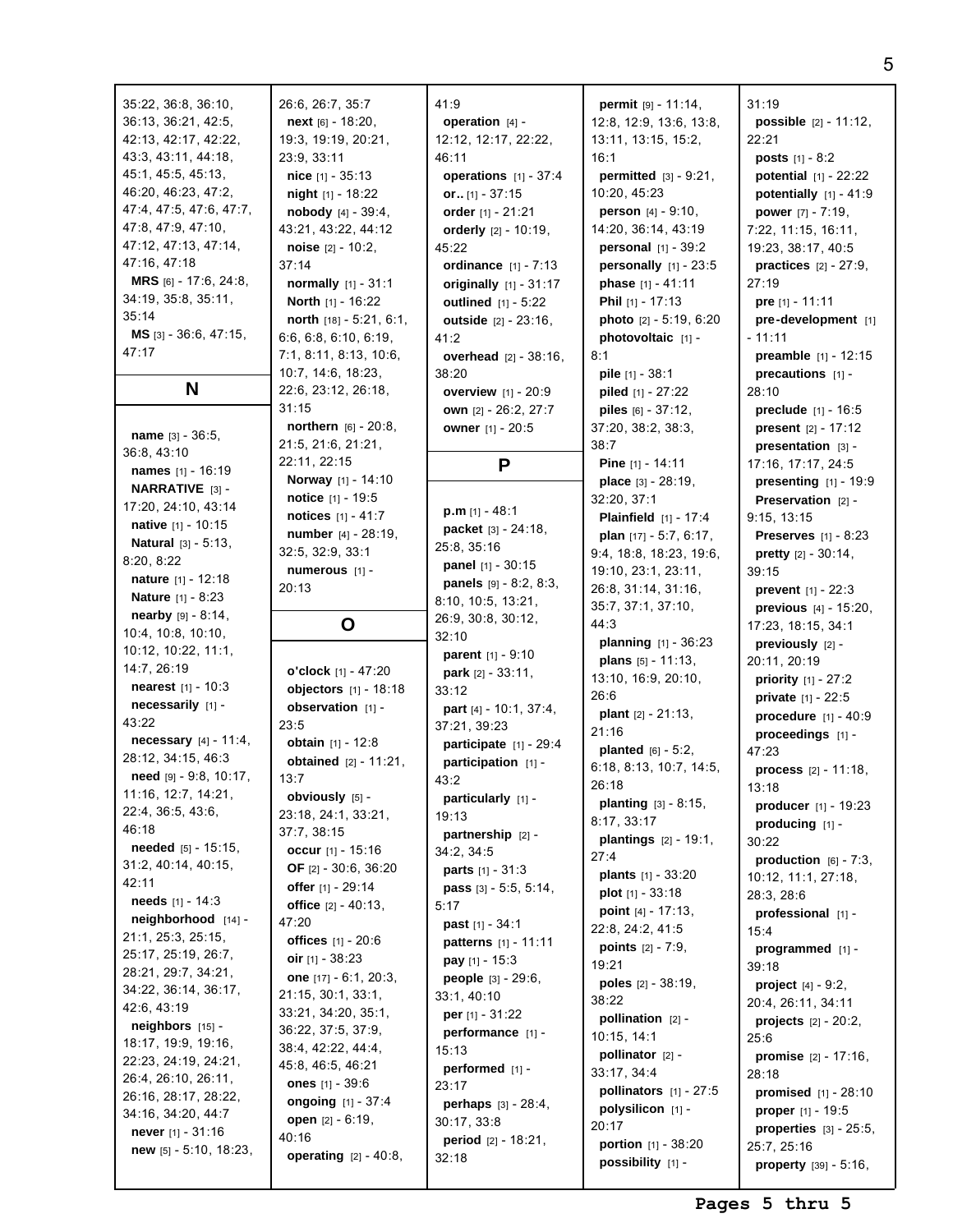| 5:20, 5:23, 6:2, 6:6,          | re $[1] - 5:6$                     | <b>Reserves</b> $[1] - 9:1$     | S                                                  | 19:23                               |
|--------------------------------|------------------------------------|---------------------------------|----------------------------------------------------|-------------------------------------|
| 6:7, 6:8, 6:10, 6:14,          | re-filing $[1] - 5.6$              | residence $[1] - 10:3$          |                                                    | significantly $[1] - 5:8$           |
| 6:21, 7:7, 7:10, 7:20,         | reached [1] - 34:10                | residences [8] -                |                                                    | <b>signoff</b> $[1] - 11:22$        |
| 8:11, 8:13, 9:20, 9:21,        | really $[5] - 21:12$ ,             | 5:23, 6:22, 7:2, 7:4,           | safe [2] - 12:4, 23:7                              | single $[5] - 7:1, 7:4,$            |
| 10:6, 10:8, 10:10,             | 27:19, 35:13, 39:4,                | 8:14, 10:9, 14:7,               | safes [1] - 41:6                                   | 20:18, 41:11, 43:18                 |
| 10:20, 10:22, 11:7,            | 43:23                              | 26:13                           | <b>safety</b> $[6] - 7:16$ ,                       | site $[11] - 5:7, 6:17,$            |
| 11:10, 14:6, 19:2,             | reason $[3] - 17:23$ ,             | residential $[5] - 6:2$ ,       | 23:6, 28:8, 28:23,                                 | 7:5, 7:8, 12:4, 14:17,              |
| 21:7, 21:21, 22:6,             | 21:8, 21:14                        | 10:11, 10:22, 12:19,            | 32:3, 45:11                                        | 21:20, 23:4, 23:10,                 |
| 22:18, 22:19, 25:4,            | rebutters [1] - 18:7               | 25:18                           | scenario [1] - 38:12                               | 30:22, 33:10                        |
| 25:18, 26:18, 31:7,            | <b>receiving</b> $[1] - 15:2$      | <b>residents</b> $[3] - 7:1$ ,  | schools [1] - 27:14                                | sites $[1] - 8:22$                  |
| 31:11, 34:6, 45:19,            | <b>recent</b> $[1] - 19:8$         | 10:4, 23:6                      | <b>SCHULER</b> [1] - 17:3                          | <b>sitting</b> $[1] - 35:3$         |
| 45:23                          | recloser $[1] - 39:8$              | <b>resources</b> $[1] - 27:15$  | <b>Schuler</b> $[1] - 17:3$                        | <b>six</b> $[3] - 32:18$ , $34:6$ , |
| proposed [12] - 7:14,          | <b>recognize</b> $[1] - 44:2$      | Resources [3] -                 | <b>score</b> $[4] - 7:7, 7:8,$                     | 38:10                               |
| 8:10, 9:18, 10:5,              |                                    | 5:13, 8:20, 9:16                | 7:9, 7:11                                          | <b>size</b> $[2] - 21:20$ ,         |
| 10:18, 11:14, 12:5,            | $recommended$ [2] -<br>10:15, 14:1 | <b>respects</b> $[2] - 12:22$ , | <b>scrambled</b> $[1] - 19:5$                      | 30:14                               |
| 12:9, 12:21, 20:11,            |                                    | 46:14                           | <b>screen</b> $[4] - 8:14$ ,                       | sleep $[1] - 42:10$                 |
| 45:21, 46:13                   | recommends [1] -                   | responded [1] - 29:1            | 10:8, 14:7, 21:11                                  | slide $[3] - 19:19$ ,               |
| <b>proposes</b> $[1] - 7:18$   | 13:3                               |                                 | <b>screening</b> $[5] - 21:4$ ,                    |                                     |
| protection $[2] - 7:11$ ,      | <b>record</b> $[1] - 8:21$         | responsive [1] -<br>19:14       | 21:6, 21:17, 23:11,                                | 20:21, 23:9                         |
| 11:10                          | Red [1] - 17:4                     |                                 | 26:19                                              | <b>slow</b> $[1] - 32:3$            |
| <b>provide</b> $[15] - 8:13$ , | red $[1] - 5:22$                   | rest $[1] - 27:18$              | <b>screw</b> $[1] - 38:3$                          | small $[1] - 30:11$                 |
| 9:10, 10:8, 11:10,             | redesign $[1] - 44:3$              | <b>restate</b> $[1] - 32:6$     |                                                    | <b>social</b> $[1] - 24:22$         |
| 11:12, 12:1, 13:10,            | reduce $[1] - 22:22$               | resubmit [1] - 18:10            | <b>search</b> $[1] - 9:15$<br>secondly [1] - 33:16 | <b>softball</b> [1] - 30:14         |
| 14:7, 15:4, 15:6,              | <b>reference</b> $[2] - 5:3$ ,     | resubmitting [1] -              |                                                    | software [1] - 30:20                |
| 15:21, 21:5, 21:17,            | 18:9                               | 18:1                            | <b>Section</b> $[1] - 13:4$                        | <b>Soil</b> $[3] - 5:4, 10:16,$     |
| 26:19, 46:9                    | <b>referred</b> $[1] - 8:3$        | retained $[1] - 11:11$          | <b>section</b> $[1] - 38:16$                       | 14:2                                |
| <b>Provide</b> $[1] - 12:15$   | reflective $[3] - 8:7$ ,           | revenue [1] - 27:14             | <b>security</b> $[2] - 15:7$ ,                     | soil $[3] - 7:7, 14:18,$            |
| <b>provided</b> $[5] - 9:8$ ,  | 13:22, 20:18                       | <b>reverters</b> $[1] - 40:9$   | 15:10                                              | 28:1                                |
| 11:5, 12:5, 13:5, 46:4         | regarding [1] - 42:20              | <b>review</b> $[1] - 15:16$     | seeking [1] - 20:17                                | <b>Solar</b> $[3] - 8:4, 17:1,$     |
| public [6] - 6:4, 6:5,         | registered $[2] - 8:23$ ,          | <b>reviewed</b> $[1] - 15:15$   | <b>SEL</b> [1] - 41:7                              | 43:17                               |
|                                | 15:3                               | <b>revised</b> $[3] - 15:15$ ,  | selected [1] - 14:16                               | solar [31] - 5:1, 6:11,             |
| 7:16, 12:3, 32:3,<br>45:12     | regulations $[3]$ -                | 20:10, 23:11                    | sell [1] - 20:4                                    | 6:15, 7:19, 7:22, 8:3,              |
| <b>published</b> $[1] - 5:11$  | 12:23, 16:10, 46:15                | $RICKARD$ [17] -                | semi [1] - 22:1                                    | 8:4, 8:6, 8:8, 8:10,                |
|                                | relatively $[1] - 7:11$            | 16:23, 17:14, 17:21,            | send $[1] - 30:23$                                 | 10:5, 11:14, 11:20,                 |
| <b>pull</b> $[1] - 17:15$      | relay [2] - 41:6, 41:7             | 19:19, 30:6, 30:9,              | <b>sense</b> $[1] - 40:6$                          | 12:10, 13:20, 13:21,                |
| purpose [1] - 21:19            | <b>relocate</b> $[1] - 22:12$      | 31:9, 31:14, 31:23,             | sent $[1] - 26:6$                                  | 16:11, 20:17, 25:4,                 |
| <b>purposes</b> $[1] - 9:20$   | relocated $[1] - 22:8$             | 32:8, 32:17, 33:4,              | separate [1] - 40:12                               | 25:6, 25:22, 26:9,                  |
| <b>putting</b> $[1] - 31:18$   | remediated $[1]$ -                 | 33:7, 33:19, 36:20,             | sequencing [1] -                                   | 26:21, 27:13, 28:5,                 |
|                                | 45:14                              | 42:13, 44:18                    | 32:20                                              | 29:8, 32:10, 34:1,                  |
| Q                              | remembered [1] -                   | Rickard [1] - 16:23             | <b>service</b> [1] - 40:23                         | 34:2, 39:4, 40:9                    |
|                                | 32:14                              | Road [15] - 12:7,               | set [2] - 8:2, 13:4                                | sole [1] - 15:12                    |
| Quaking [1] - 14:15            | <b>removed</b> $[2] - 15:19$ ,     | 13:7, 17:7, 17:10,              | <b>setback</b> $[3] - 7:21$ ,                      | sometimes $[2]$ -                   |
| QUESTIONING [2] -              | 23:18                              | 22:5, 22:9, 23:4, 24:3,         | 18:23, 22:15                                       | 44:21                               |
| 30:5, 36:20                    | <b>renewable</b> $[1] - 29:8$      | 31:13, 31:15, 31:17,            | <b>setting</b> $[1] - 34:16$                       | somewhere $[1]$ -                   |
| questions [11] -               | repair $[2] - 11:19$ ,             | 31:22, 33:12, 36:7,             | seven [1] - 7:12                                   | 31:20                               |
| 28:23, 29:16, 29:20,           | 13:20                              | 43:12                           | <b>shall</b> $[9] - 13:6, 13:9,$                   | sort [5] - 18:8, 30:15,             |
| 35:19, 35:21, 36:1,            | <b>repaired</b> $[2] - 11:18$ ,    | road $[9] - 6:4, 6:5,$          | 13:13, 13:17, 13:21,                               | 32:12, 41:8, 41:9                   |
| 36:4, 36:14, 40:18,            | 13:19                              | 22:5, 31:6, 31:8,               | 14:5, 14:8, 15:6, 16:8                             | <b>source</b> $[3] - 29:8$ ,        |
| 42:6, 45:14                    | <b>replace</b> $[3] - 31:2,$       | 31:15, 32:3, 33:11,             | shared $[1] - 24:18$                               | 39:19, 39:20                        |
| quick [1] - 36:15              | 37:6, 37:8                         | 46:7                            | <b>short</b> $[1] - 24:20$                         | south $[8] - 5:1, 6:3,$             |
| quickly [1] - 29:1             | <b>replacing</b> $[1] - 36:23$     | roads $[2] - 11:4, 46:3$        | <b>shorter</b> $[1] - 37:9$                        | 6:5, 6:14, 6:16, 7:2,               |
|                                | report [5] - 5:3, 5:5,             | <b>Robert</b> [1] - 16:21       | <b>showing</b> $[1] - 5:19$                        | 7:3, 31:7                           |
| quite $[1] - 32:22$            | 16:13, 20:23, 33:22                | rock $[1]$ - 23:21              | shut $[1] - 41:10$                                 | <b>southern</b> $[2] - 22:9$ ,      |
|                                | requesting [1] -                   | roll $[1] - 47:3$               | <b>shuts</b> $[1] - 20:3$                          | 24:2                                |
| R                              | 41:19                              | rows $[4] - 8:1, 8:3,$          | side $[7] - 5:21, 11:8,$                           | span $[1] - 32:15$                  |
|                                |                                    | 21:16, 44:11                    | 20:15, 21:6, 22:14,                                | <b>spares</b> $[1] - 31:1$          |
| rails $[1] - 28:11$            | requirements $[1]$ -               | run $[1] - 41:16$               | 33:11                                              | <b>speaking</b> $[2] - 30:19$ ,     |
| <b>raised</b> $[2] - 21:2$     | 7:21                               | runs $[1] - 41:20$              | <b>signal</b> $[1] - 40:6$                         | 32:19                               |
| 22:16                          | <b>requires</b> $[1] - 15:18$      |                                 |                                                    | Special [1] - 45:10                 |
| ran $[1] - 22:1$               | <b>research</b> $[3] - 25:5$ ,     |                                 | <b>signed</b> $[2] - 5:15$ ,                       | special [10] - 7:14,                |
| rare [1] - 30:14               | 25:20, 27:9                        |                                 | 15:22                                              | 9:18, 10:18, 12:12,                 |
|                                |                                    |                                 | significance [1] -                                 |                                     |

6  $5:8$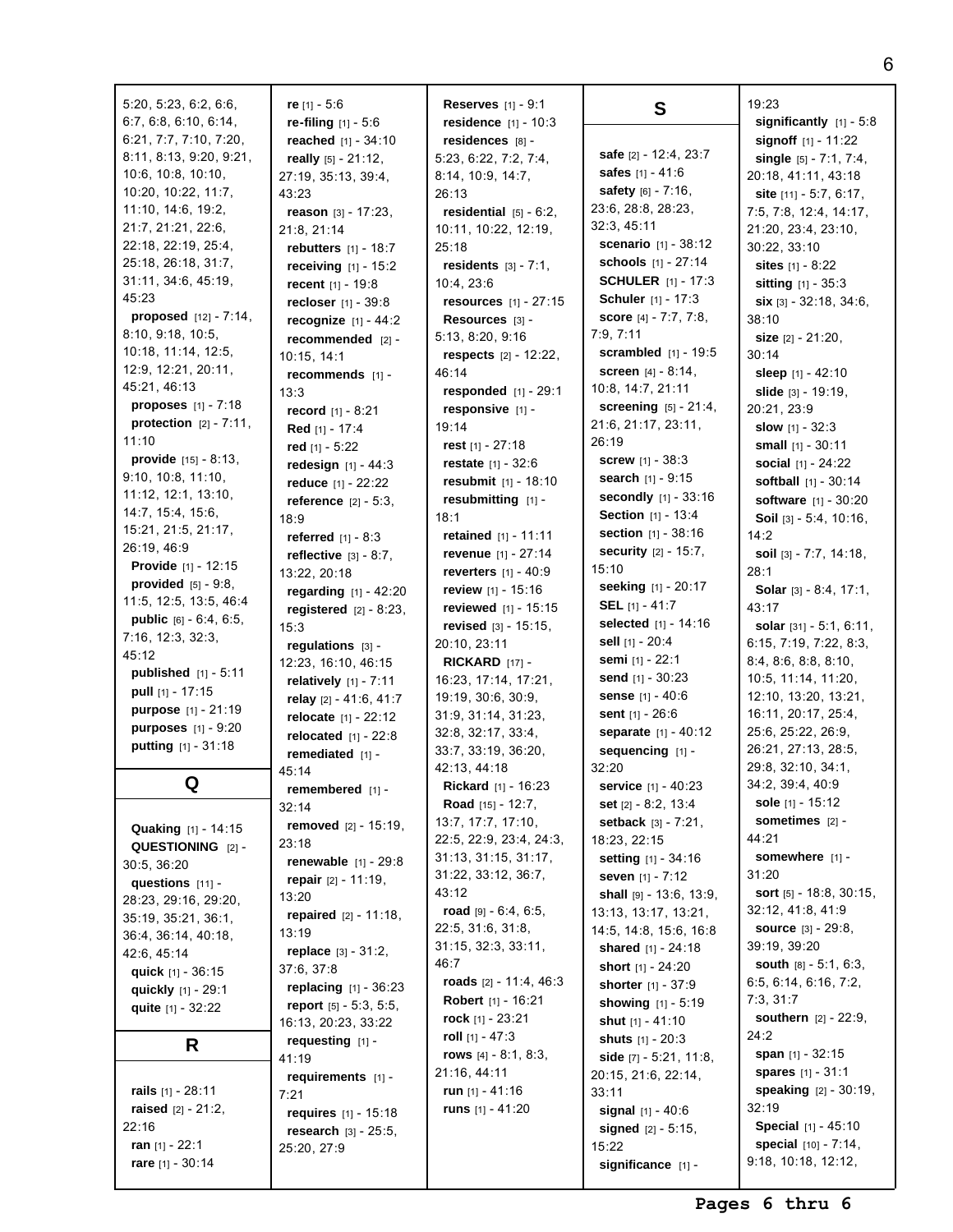| 12:21, 15:20, 45:17,                      | 17:1                                | 24:7                                       | <b>TURNER</b> $[27]$ -                                   | voice [1]            |
|-------------------------------------------|-------------------------------------|--------------------------------------------|----------------------------------------------------------|----------------------|
| 45:21, 46:11, 46:13                       | streets [1] - 12:3                  | TESTIMONY [3] -                            | 16:14, 16:18, 17:11,                                     | <b>volt</b> $[1]$ -  |
| <b>species</b> $[5] - 8:22$ ,             | strikes [1] - 30:15                 | 17:20, 24:10, 43:14                        | 17:19, 29:10, 29:19,                                     | voltage              |
| 10:15, 14:10, 14:14,                      | <b>stuff</b> $[2] - 39:8, 39:9$     | <b>testimony</b> $[2] - 25:9$              | 31:5, 32:4, 32:13,                                       | 39:20, 40            |
| 14:16                                     | style $[1]$ - 23:21                 | 42:20                                      | 32:23, 33:5, 33:13,                                      | 41:16, 41            |
| <b>specific</b> $[2] - 14:17$ ,           | SU-18-20 [1] - 47:1                 | that just $[1]$ - 39:22                    | 35:18, 35:23, 36:12,                                     | vote $[2]$ -         |
| 33:20                                     | <b>subject</b> $[3] - 6:7$ ,        | themselves $[4]$ -                         | 42:8, 42:15, 42:19,                                      |                      |
| specifically [1] -                        | 11:10, 22:6                         | 30:12, 32:10, 39:14,                       | 43:1, 43:9, 44:19,                                       |                      |
| 37:11                                     | submit [1] - 5:10                   | 40:7                                       | 45:3, 45:6, 45:16,                                       |                      |
| <b>specified</b> $[1] - 33:19$            | submitted $[2] - 8:18$ .            | <b>THERESA</b> [1] - 24:11                 | 46:22, 47:3, 47:11                                       |                      |
| specify [1] - 23:1                        | 16:9                                | <b>Theresa</b> $[5] - 17:6$ ,              | <b>Turner</b> $[3] - 16:17$ ,                            | wants $[1]$          |
| speed $[3] - 23:2$ ,                      | substantially [1] -                 | 19:8, 19:14, 24:6,                         | 43:8, 47:10                                              | warning              |
| 31:21, 32:3                               | 9:21                                | 34:13                                      | two $[8] - 14:9, 14:14,$                                 | Water $[4]$          |
| spell $[1] - 36:8$                        | <b>success</b> $[1] - 29:8$         | they've $[4] - 5:15$ ,                     | 25:10, 26:23, 27:1,                                      | 10:16, 14            |
| spirit [1] - 29:22                        | suggestion $[1]$ -                  | 29:1, 29:22, 45:13                         | 27:6, 44:11, 47:19                                       | water $[2]$<br>13:10 |
| spoken [1] - 18:18                        | 21:10                               | <b>thinks</b> $[1] - 26:7$                 | types $[2] - 28:4, 38:2$                                 | weather              |
| Spruce [1] - 14:10                        | summary [1] - 20:10                 | threatened $[1] - 8:21$                    | typically [1] - 40:23                                    | week $[1]$           |
| staff $[3] - 5:3, 13:2,$                  | <b>sun</b> $[1]$ - 8:6              | three [5] - 5:23, 14:9,                    |                                                          | weeks <b>[3</b>      |
| 35:20                                     | sunlight [1] - 14:18                | 14:14, 32:21, 38:7                         | U                                                        | 38:7,47:1            |
| staggered $[3] - 8:12$ ,                  | superintendent [1] -                | throughout $[1] - 8:6$                     |                                                          | welfare              |
| 10:6, 21:16                               | 27:12                               | tile [2] - 11:17, 13:18                    | UL $[1] - 39:23$                                         | 45:12                |
| <b>staging</b> $[4] - 21:19$ ,            | <b>surface</b> [2] - 15:19,         | <b>together</b> $[2] - 29:7$ ,<br>34:16    | unappreciated [1] -                                      | west $[1]$           |
| 21:22, 22:3, 28:15<br>stand $[1] - 18:12$ | 31:10                               | <b>tonight</b> $[4] - 19:6$ ,              | 44:16                                                    | Wewatta              |
| standard $[9] - 7:17$ ,                   | surrounded [1] -<br>6:21            | 24:13, 35:16, 36:18                        | understood $[1]$ -                                       | <b>WEWAT</b>         |
| 9:22, 10:21, 11:5,                        | surrounding [2] -                   | took $[1] - 21:8$                          | 40:20                                                    | whichev              |
| 12:3, 12:14, 13:1,                        | 10:20, 45:23                        | top $[2] - 23:22, 29:12$                   | Unit $[1] - 27:11$                                       | White [1]            |
| 38:21, 38:22                              | <b>swear</b> $[3] - 16:15$ ,        | <b>total</b> $[1] - 7:8$                   | <b>United</b> $[1] - 20:8$                               | willing [            |
| <b>Standard</b> $[1] - 14:4$              | 36:4, 43:6                          | <b>toward</b> $[1] - 6:10$                 | unless $[1] - 15:12$                                     | 42:3                 |
| <b>standards</b> $[7] - 7:12$ ,           | switch [2] - 40:16,                 | <b>Township</b> $[3] - 11:9$ ,             | unlikely $[1] - 26:15$                                   | withdray             |
| 7:21, 13:4, 16:6,                         | 41:4                                | 12:7, 13:7                                 | <b>unnoticed</b> $[1] - 44:17$                           | withdray             |
| 16:11, 45:7, 45:9                         | <b>sworn</b> $[3] - 16:17$ ,        | <b>tracking</b> $[2] - 8:5$ ,              | up [11] - 5:22, 17:15,                                   | 17:23                |
| <b>standing</b> $[1] - 40:8$              | 25:9, 43:7                          | 20:18                                      | 18:22, 27:20, 30:13,                                     | withdray             |
| stands $[2] - 19:22$ ,                    | <b>System</b> [1] - 9:17            | <b>traffic</b> $[3] - 12:2$ ,              | 32:18, 35:3, 41:16,                                      | witness              |
| 46:17                                     | system [7] - 8:5,                   | 28:8, 28:15                                | 41:23, 42:3                                              | witness              |
| <b>start</b> $[2] - 30:13$ ,              | 23:13, 39:5, 39:19,                 | transformer $[2]$ -                        | <b>USDA</b> $[1]$ - 14:16<br><b>uses</b> $[3] - 10:20$ , | wonderf              |
| 37:14                                     | 41:6, 41:7, 44:20                   | 26:11, 41:7                                | 12:17, 45:23                                             | wooden               |
| <b>starting</b> $[1] - 37:16$             |                                     | transformers [1] -                         | <b>utilities</b> $[2] - 11:3$ ,                          | work $[7]$           |
| <b>state</b> $[4] - 16:19$ ,              | Т                                   | 9:23                                       | 46:2                                                     | 39:3, 39:1           |
| 36:5, 43:9, 45:8                          |                                     | tree $[1] - 14:16$                         | utility [3] - 38:21,                                     | 44:6, 44:2           |
| <b>State</b> $[2] - 8:21$ ,               | <b>table</b> $[1] - 26:2$           | trees $[18] - 5:2, 8:12,$                  | 40:21, 41:3                                              | workabl<br>26:8      |
| 27:18                                     | <b>tall</b> $[1]$ - 38:18           | 8:14, 8:16, 10:7, 14:5,                    |                                                          | worked               |
| State-listed [1] -                        | tap $[1] - 41:20$                   | 14:8, 14:12, 21:8,                         | V                                                        | worker               |
| 8:21<br>statement [2] -                   | taxpayer $[1] - 27:13$              | 21:10, 21:12, 21:14,                       |                                                          | workers              |
| 44:23, 45:4                               | <b>Taylor</b> [1] - 47:16           | 23:13, 26:17, 36:22,<br>37:5, 44:11, 44:15 |                                                          | 39:14                |
| <b>States</b> [1] - 20:8                  | <b>TAYLOR</b> $[1] - 47:17$         | trips $[1] - 27:12$                        | value $[2] - 7:10, 28:2$                                 | working              |
| states $[1] - 12:15$                      | technology [2] -                    | truckloads $[2] - 32:5$ ,                  | <b>values</b> $[2] - 9:21$ ,                             | 37:11, 40            |
| <b>stay</b> $[1] - 42:18$                 | 20:11, 20:19                        | 32:14                                      | 25:14<br><b>vegetation</b> $[1]$ -                       | <b>works</b> [1      |
| stayed [1] - 18:22                        | temporary $[2]$ -                   | <b>trucks</b> $[3] - 22:2$ ,               | 27:23                                                    | world [1]            |
| staying $[1] - 42:9$                      | 21:18, 23:15                        | 22:4, 32:11                                | <b>vehicles</b> $[5] - 23:3$ ,                           | worst <sub>[1]</sub> |
| <b>steer</b> $[1] - 35:7$                 | <b>ten</b> [3] - $15:16$ , $23:1$ , | <b>true</b> $[1]$ - 19:13                  | 28:16, 32:2, 33:8,                                       | Wren $[5]$           |
| step [2] - 41:23, 42:3                    | 31:22                               | try [1] - 44:7                             | 33:9                                                     | 31:15, 31            |
| stipulations $[2]$ -                      | <b>tenant</b> $[1] - 25:20$         | <b>trying</b> $[1]$ - 39:3                 | <b>VI</b> [1] - 16:11                                    | 43:12                |
| 13:5, 46:17                               | term $[1] - 20:2$                   | <b>TUNER</b> $[1]$ - 43:5                  | <b>vicinity</b> $[3] - 9:1$ ,                            |                      |
| <b>storm</b> [5] - 11:13,                 | terminated $[1] - 9:3$              | turn $[3] - 22:2, 22:4,$                   | 9:20, 45:19                                              |                      |
| 13:10, 30:8, 30:10                        | <b>terms</b> $[1] - 16:3$           | 40:7                                       | <b>VIII</b> $[1]$ - 13:4                                 |                      |
| straight $[1] - 38:2$                     | <b>testified</b> $[2] - 18:17$ ,    | turnaround $[2]$ -                         | <b>viper</b> $[1] - 39:8$                                | <b>yard</b> $[2]$ -  |
| street [1] - 22:5                         | 18:18                               | 23:17, 31:19                               | <b>vipers</b> $[2] - 39:18$ ,                            | 43:23                |
| <b>Street</b> [2] - 16:22,                | <b>testify</b> $[2] - 19:8$ ,       | turned $[1] - 24:21$                       | 40:14                                                    |                      |

**voice** [1] - 26:15 **volt** [1] - 41:21 **voltage** [6] - 39:19,  $:4, 41:8,$  $:23$ **vote** [2] - 18:5, 18:11

## **W**

**wants** [1] - 43:23 **warning** [1] - 28:11 **Water** [4] - 5:4, 9:1,  $\cdot$ 2  $-11:13,$ **weather** [1] - 31:10 **weight** -  $38:9$ **weeks** [3] - 37:23, 19 **welfare** [2] - 7:16,  $-7:4$ **a** [1] - 17:1 **TA**  $[1] - 17:2$ **whichever** [1] - 15:9 **J** - **14:11 willing** [2] - 25:23, **w** [1] - 19:4 **wing** [1] **wn** [1] - 5:8 **witness** [1] - 43:7 **es** [1] - 16:16 **wonderful** [1] - 29:1 **wooden** [1] - 38:22 **work** [7] - 29:7, 31:2,  $14, 44:3,$ 20 **workable** [2] - 23:23, **worked** [1] - 34:17 **worker** [1] - 33:9 **workers** [2] - 33:3, **working** [4] - 29:23,  $:18, 41:23$ **works** [1] - 33:17 **u** - 20:7 **worst** [1] - 38:11 **Pre** 31:13,  $:17, 36:7,$ **Y yard** [2] - 23:15,

**Pages 7 thru 7**